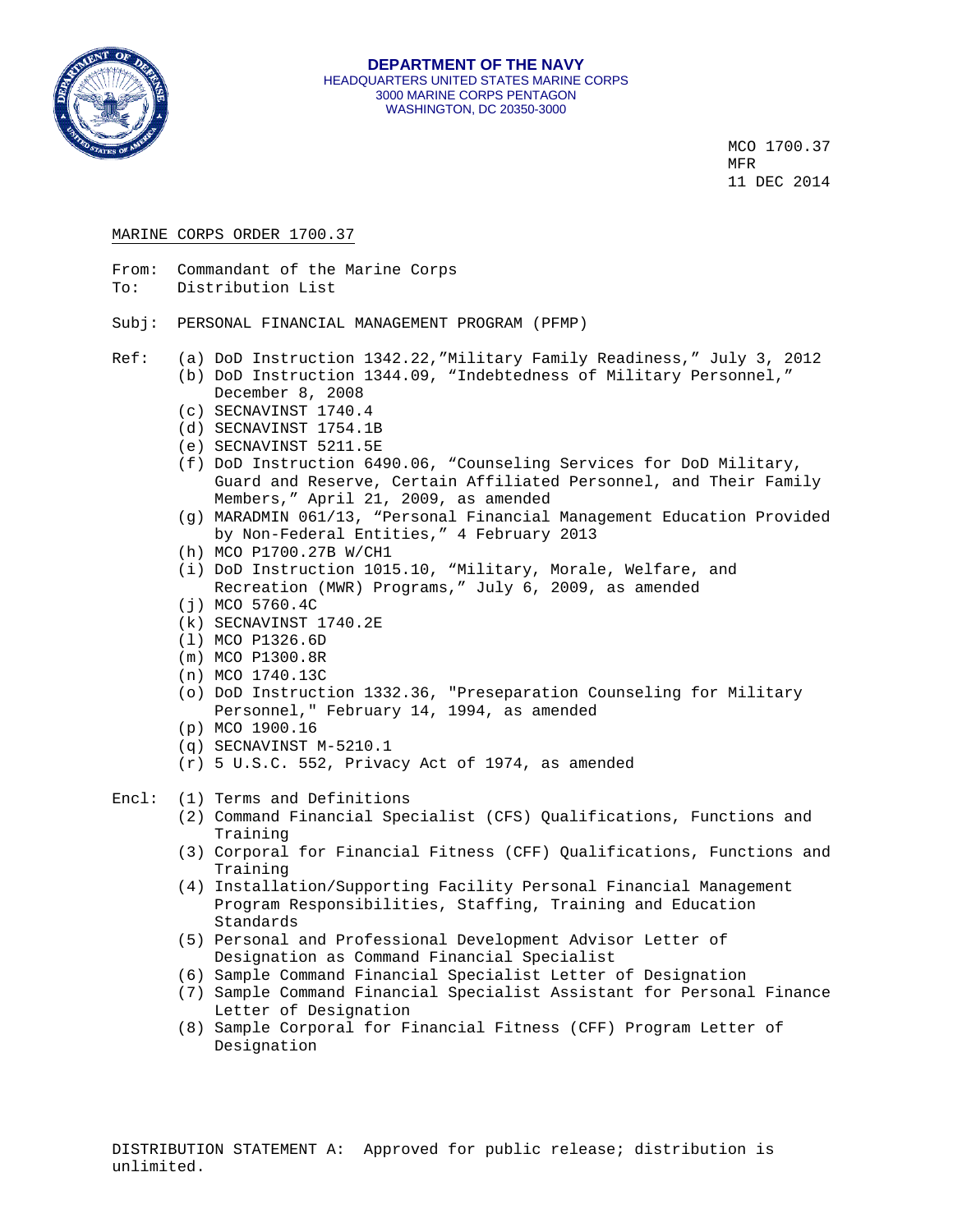1. Situation. To publish policies and procedures for the operation of Marine Corps PFMP. To improve mission readiness and support Marines' personal financial stability. The PFMP provides required and optional training throughout a Marine's career to enhance personal and career mission readiness.

2. Mission. PFMP will provide financial counseling, education, training, and information and referral to Marines and their families in order to increase their financial readiness.

### 3. Execution

- a. Commander's Intent and Concept of Operations
	- (1) Commander's Intent

 (a) This Order complies with and conforms to the regulatory requirements stated in references (a) through (r).

 (b) PFMP will assist Marines in achieving and sustaining personal financial readiness. The PFMP supports this objective by providing training, education, counseling/coaching, and financial information and referral to Marines and their families to assist them in meeting their financial obligations in a proper and timely manner during a Marine's career and while preparing for transition.

 (c) Commanders shall ensure the program and its policies stated in this Order are supported.

 (d) Execution of PFMP training and education is part of the Personal and Professional Development Branch (P&PD) which assists the unit commander with creating, establishing, maintaining, and reinforcing financial readiness.

 (e) In accordance with reference (a) the PFMP will implement a Continuum of Learning for Personal Finance. Areas of instruction include, but are not limited to: money management, financial planning, transition/retirement and estate planning, military protections such as Service Members Civil Relief Act and Military Lending Act, security clearances and the financial relationship, and other financial management tools. Limited basic estate and tax education and counseling may be provided with referrals to authorized financial resources for detailed assistance.

 (f) Ensure Marines and their families have access to financial tools and a solid understanding of personal finance to build confidence in facing financial challenges and responsibilities.

 (g) Ensure all Marines are trained on the policies and practices designed to protect military members.

### (2) Concept of Operations

 (a) PFMP's primary focus is a proactive preventive approach to financial education, training, coaching, and financial information and referral to commands, Marines and their families. The PFMP's secondary focus is intervention with counseling/coaching.

2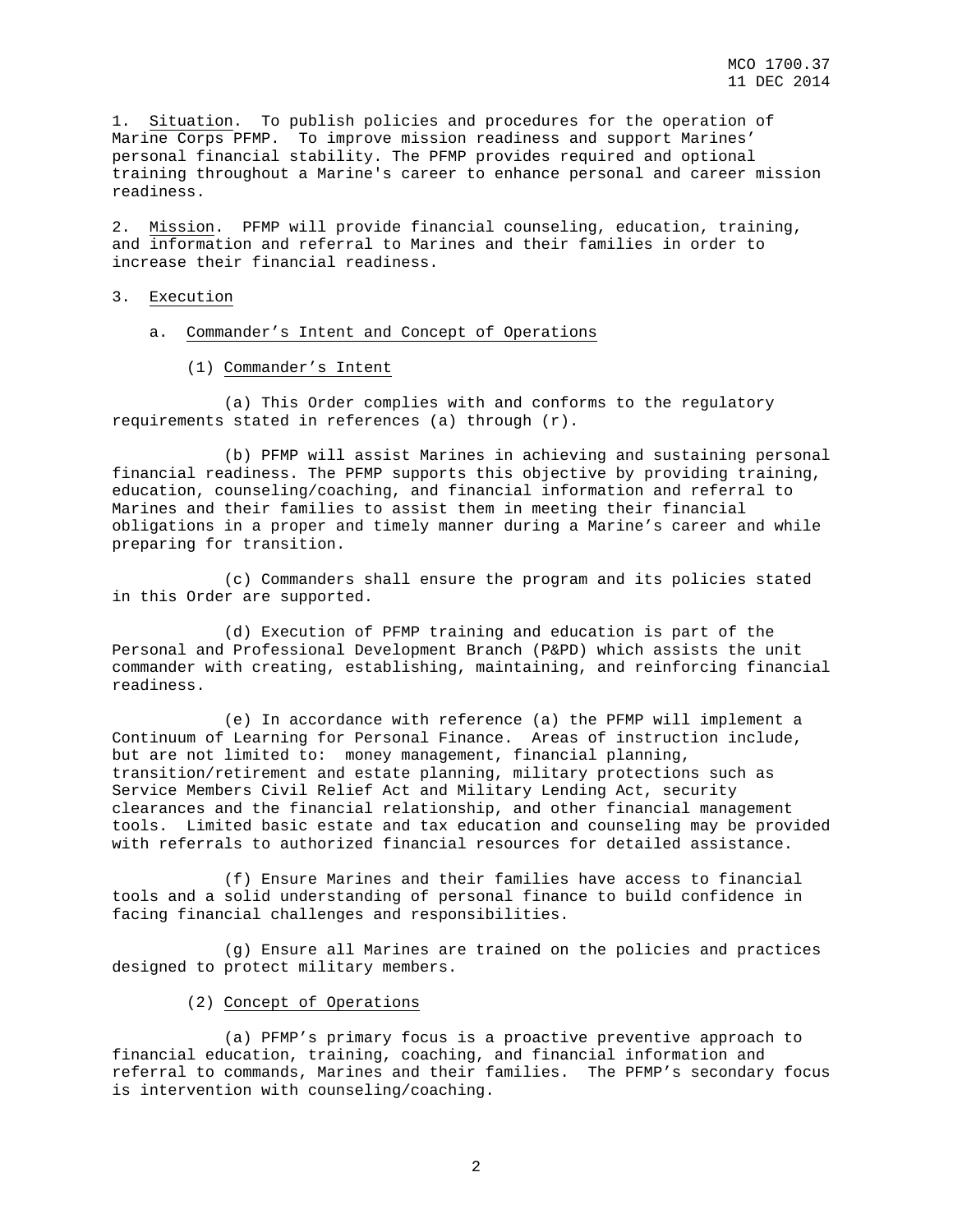(b) Per references (a), (b), and (c), Marines and the Marine Corps have a mutual responsibility to address personal financial obligations and accountability. Marines have an obligation to discharge their financial obligations in a timely and proper manner and meet the financial needs of their families.

(c) Preventive services include:

 1. Financial Education and Training. Financial education is the act of educating a Marine on the financial principles and methods that enables a Marine to acquire a set of knowledge, skills and behaviors that allow them to take effective actions regarding current and future use and management of their personal finances. The mandatory financial education, referred to as the Continuum of Learning for Personal Finance, as required by reference (a) and optional workshops and training through the PFMP will increase the financial literacy of Marines and their family members.

 2. Financial Coaching. Financial coaching continually develops knowledge, skills and behaviors to accomplish personal financial goals.

(d) Intervention services include:

 1. Financial Counseling. Financial counseling is a review of the current financial situation followed by developed knowledge, skills, and behaviors to support financial management crisis intervention, and a process of creating a plan of action to accomplish personal financial goals. This type of intervention includes command referrals for financial concerns.

 2. Financial Information and Referral. Provides current personal financial information and resources to clients or appropriate client referral to Authorized Financial Resources.

 (e) The PFMP supports readiness, retention, and transition through collaboration with other programs in Marine and Family Programs, Marine Corps Community Service (MCCS), and other Marine Corps units and programs.

 (f) The PFMP staff may support requests for age-appropriate classes or seminars to youth and teens as part of their school-age or youth education classes or activities at MCCS on-installation/support facility Youth or Child Development facilities.

 (g) Information regarding individuals seeking services must be treated with confidentiality. Ensure careful and sensitive handling of personal information per references (e) and (r). PFMs shall not establish or maintain individual client files in the course of providing PFMP services. PFMs may utilize personal notes, as defined in ref (e), to facilitate follow up requirements. Basic to the provision of services, the PFMP is committed to keeping confidential all information disclosed by clients per reference (d),  $(e)$ , and  $(f)$ .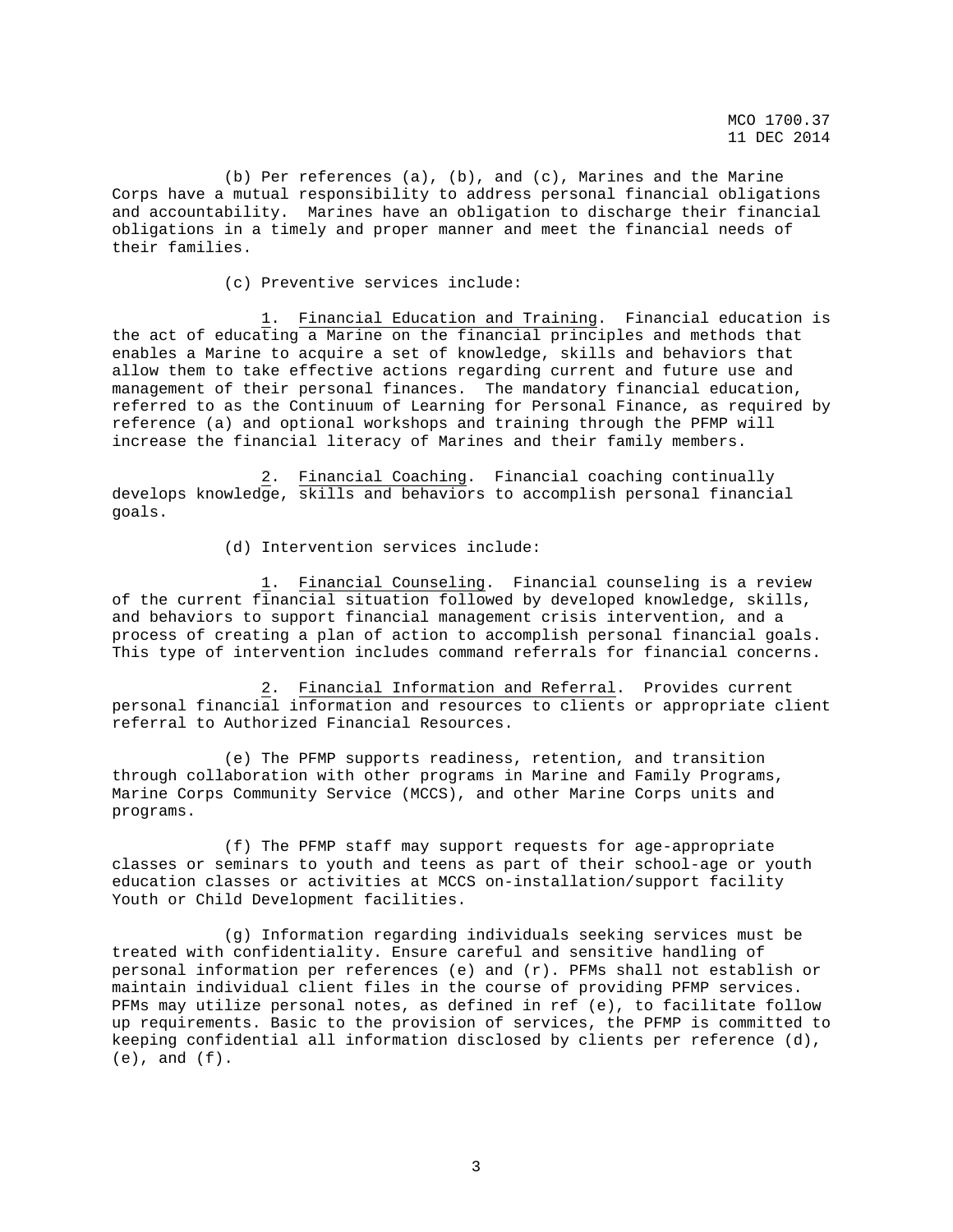(h) PFMP staff and the CFSs are the primary sources for providing information, referrals, materials, training, and education programs pertaining to personal finance.

 (i) PFMP staff, CFSs, Personnel Security Managers, and Staff Judge Advocates (SJAs) are encouraged to coordinate on briefs and issues regarding potential legal concerns such as predatory lending, debt collection/relief, protection acts, congressional efforts, security clearances, and other areas as appropriate.

 (j) Marines and families who are receiving support from an MCCS program and whose situation suggests that they would benefit from financial education should receive appropriate referrals for additional counseling/education through the PFMP staff/unit CFS.

 (k) Marines and family members not assigned onboard or within a reasonable commuting distance of a Marine Corps installation:

 1. May receive assistance through their unit CFS as described in the body of this Order.

 2. Are encouraged to obtain financial education (online, classroom-based, or via telephone) by using existing Marine Corps or Authorized Financial Resources as defined in Enclosure (1) and per reference (g).

 3. May seek financial education, training, counseling and information and referral through other Service's PFMP.

 4. May, if eligible, request financial training/counseling from resources provided in reference (f).

## b. Subordinate Element Missions

 (1) Deputy Commandant, Manpower and Reserve Affairs. Establish and maintain a PFMP consistent with the policy and guidance contained in this Order and reference (a).

(2) Chaplain of the Marine Corps (REL)

 (a) Advise Deputy Commandant, Manpower and Reserve Affairs (DC, M&RA) on religious ministry matters relevant to both financial education and the free exercise of religion.

 (b) Coordinate with the Director of Marine and Family Programs Division (MF) regarding authorized financial education programs offered as a component of religious education.

## (3) Director, Marine and Family Programs Division, M&RA

 (a) Manage and support the PFMP consistent with policy and program guidance in this Order.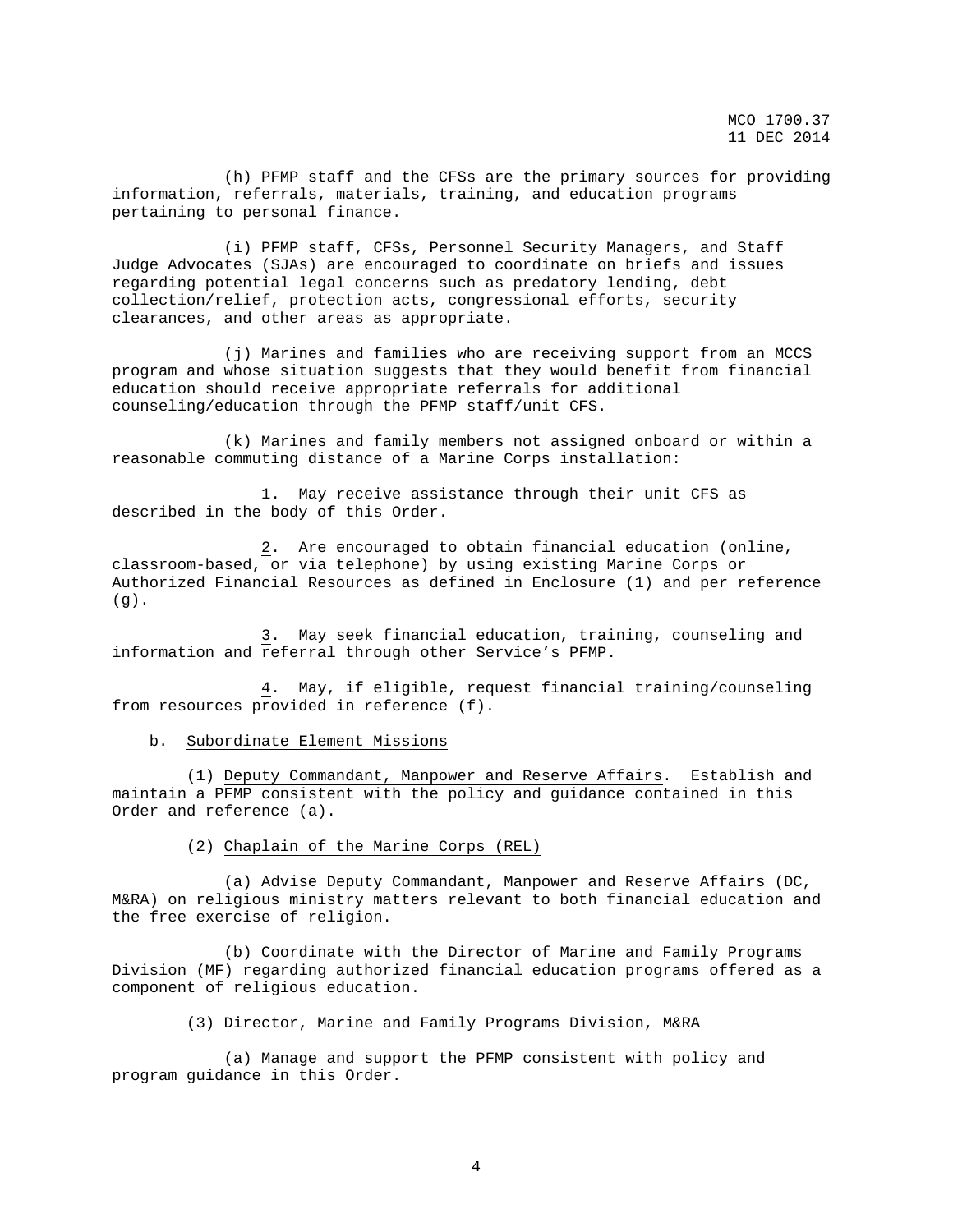(b) Provide policy oversight and guidance, and develop and propose recommended changes.

 (c) Ensure that the PFMP staff within the Personal and Professional Development Branch of MF:

 1. Coordinate, as appropriate, PFMP issues with Headquarters, U.S. Marine Corps (HQMC) staff agencies, major commands, DoD agencies, and sister service headquarters.

 2. Develop plans, policy, and procedural guidance for the standard operation of the PFMP.

3. Develop and maintain standard PFMP curricula.

 4. Provide oversight of prescribed PFM certification and required annual financial education in accordance with reference (a). In conjunction with the installations, determine service required annual financial education for the PFMP staff.

 5. Coordinate with MCCS Directors to monitor execution of personnel, budget, and training and program initiatives relative to the PFMP.

 6. Develop reporting requirements, program evaluation tools, and measures of effectiveness to ensure effective program implementation to meet a Marine's financial readiness.

 (d) Develop the Continuum of Learning for Personal Finance which identifies the series of financial courses that educate Marines on financial topics at certain touch points of a Marine's career.

 (e) Ensure coordination among all MF programs and other United States Marine Corps (USMC) programs and commands on personal financial education and training.

 (f) Create staffing models, establish program performance management criteria and metrics, provide technical expertise, conduct Quality Assurance and assist field in recommending adjustments to personnel staff.

 (g) Serve as waiver authority for requests to appoint E-5 personnel as Command Financial Specialist.

(4) Director, Public Affairs

 (a) Coordinate with MF to ensure key PFMP themes, program, events, and updates are incorporated into the annual public affairs plan and local command information efforts. Ensure installation PAs accomplish similar coordination with the local PFMP staff.

 (b) Coordinate with MF to provide financial awareness and education on economic and consumer concerns through Department of the Navy (DON) and/or Marine Corps internal media.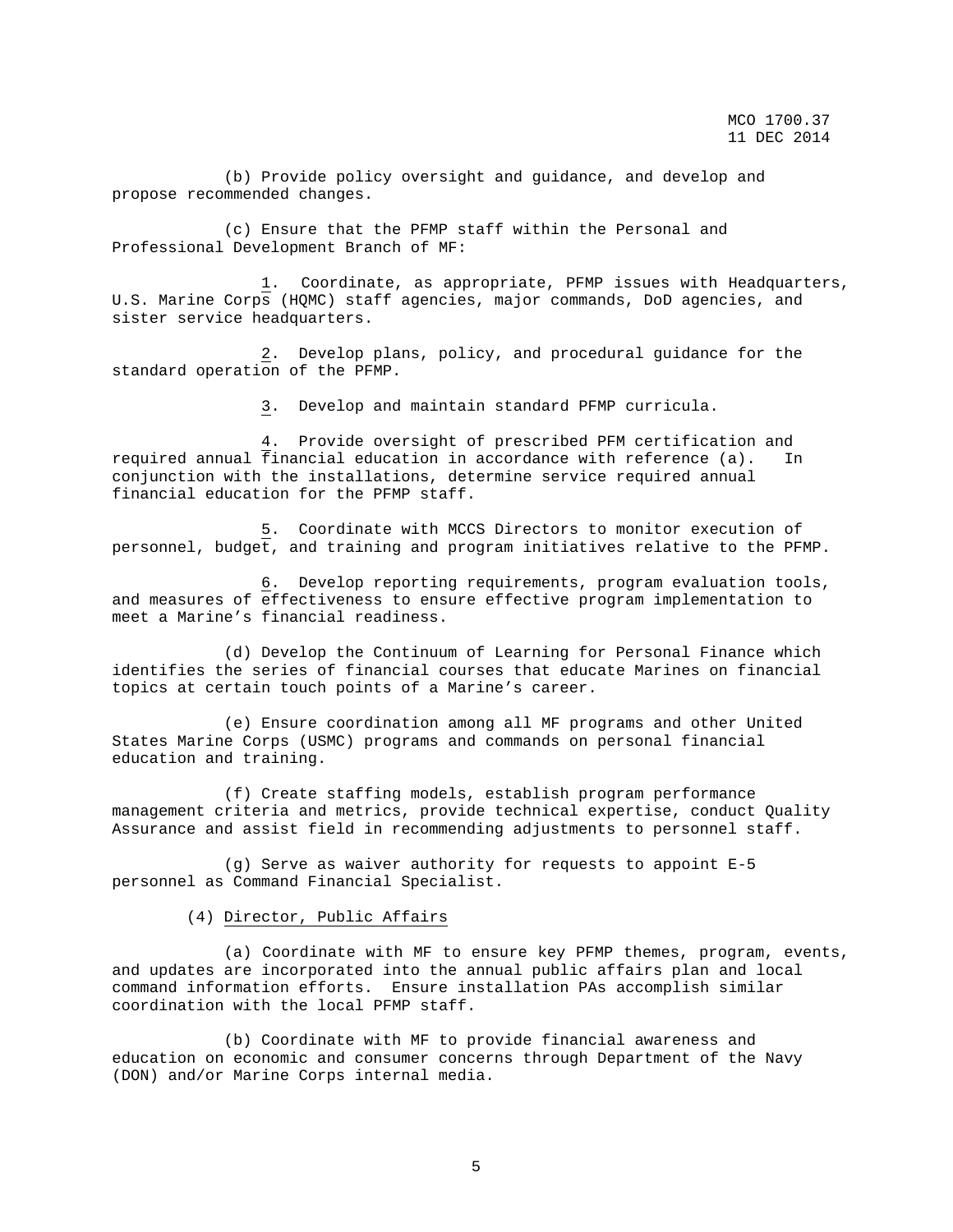(c) Coordinate with MF to obtain information and/or provide a subject matter expert as spokesperson when responding to civilian media inquiries pertaining to PFMP.

 (5) Commanding General, Marine Corps Recruiting Command. Within one year of the publication date of this Order, ensure that each Marine Corps District headquarters has at least one trained and qualified staff noncommissioned officer appointed as a CFS (see enclosure 2). Ensure the CFS provides financial education-related information, resources, and training in accordance to this Order to recruiting stations and sub-stations.

### (6) Commanding General, Training and Education Command

 (a) In coordination with MF, ensure that financial education is delivered throughout a Marine's career.

 (b) Ensure that TECOM formal school instructors shall be either a PFMP staff or a CFS (see enclosure 2), an Active Duty Service member with TECOM who has been certified through the Train the Trainer (T3) School and has completed the most current version of Marine Corps Institute (MCI) 3420 and MCI 3422 who is highly encouraged to become a CFS, or an Authorized Financial Resource per reference (c). Other instructors must be approved by MF.

 (c) Within one year of the publication date of this Order, ensure that each Marine Corps formal learning center and each Marine Corps School Detachment located at a sister service training activity where the training leads to the assignment of a military occupational specialty has a trained and qualified staff non-commissioned officer appointed as the CFS.

 (d) Ensure financial instructors are qualified and authorized staff members per this Order and that the instructor has staff cognizance for personal financial management matters. Financial instructors shall establish and maintain coordination with the designated PFMP point of contact.

(7) Inspector General of the Marine Corps

 (a) Ensure the PFMP is included during regular and no-notice inspections.

 (b) Utilize the Functional Area checklist prepared and maintained by MF as the standard for ensuring compliance with this Order.

 (8) Commanding Generals, Marine Corps Combat Development Command and Marine Corps Installation Command

 (a) Serve as a subordinate command in all matters pertaining to Marine and Family Programs.

 (b) Ensure implementation of this order to support Operating Forces, tenant commands, and activities.

6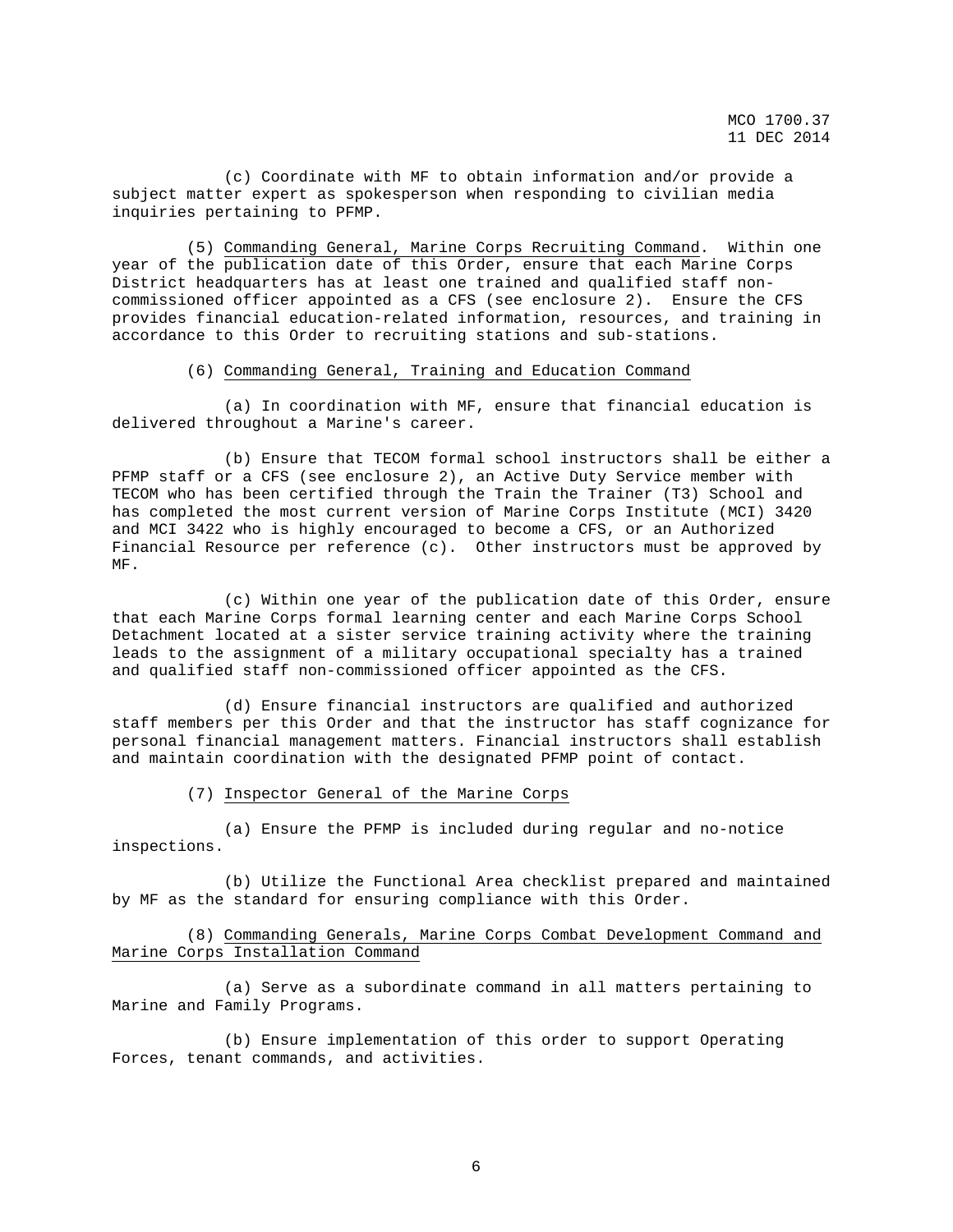## (9) Installation Commanders

 (a) Establish PFMP on each installation as a Warfighter and Family Services Category A Morale, Welfare, and Recreation activity within P&PD.

 (b) Actively support and promote the PFMP and events aboard the installation.

 1. Ensure PFMP staff or a CFS is included as a speaker at Welcome Aboard Briefs, Command Team Trainings, transition events, pre- and post-deployment briefings.

 2. Promote PFMP staff, or a CFS, participation at commandlevel briefings to raise financial awareness and to keep Marines advised of the latest concerns and assistance available. The event sponsor and the PFMP staff shall work together to determine appropriate financial education for the event and include, at a minimum, information on where to access PFMP information and resources on the installation.

 (c) Ensure that the PFMP is provided fiscal, physical (private spaces conducive to counseling for PFMP staff, classroom space for PFMP training workshops, computers and internet), and personnel resources. Ensure provision of appropriate resources and materials to enable the PFMP to perform its required functions of education, training, counseling/coaching, and financial information and referral to the Marines as provided herein.

 (d) Ensure that references (i) through (k) are followed in regards to commercial solicitation.

 (e) Ensure program administration is carried out by local PFMP staff and Command designated unit CFSs who have successfully completed the USMC or Navy CFS course (see enclosure 2). Where installation resources are not available or insufficient for the needs of a commander, coordinate with the PFMP staff and installation SJA to ensure Authorized Financial Resources are utilized and proper approval is obtained.

 (f) May provide non-counseling PFMP services on a space available basis for other authorized MWR patrons per reference (h).

# (10) Installation Assistant Chief of Staff, MCCS or Director, Installation MCCS

 (a) Ensure sufficient fiscal, physical, and personnel resources are provided to carry out the requirements of this Order. Per reference (i), all program cost must be paid by appropriated funds although these funds may be converted to non-appropriated funds (NAF) via the Uniform Funding and Management Practice and spent as NAF.

 (b) Ensure a sustainable training and counseling environment by providing the PFMP staff adequate private counseling space, access to classrooms and internet-connected computer labs conducive to supporting Marines and their families in workshops, trainings, Military Saves events,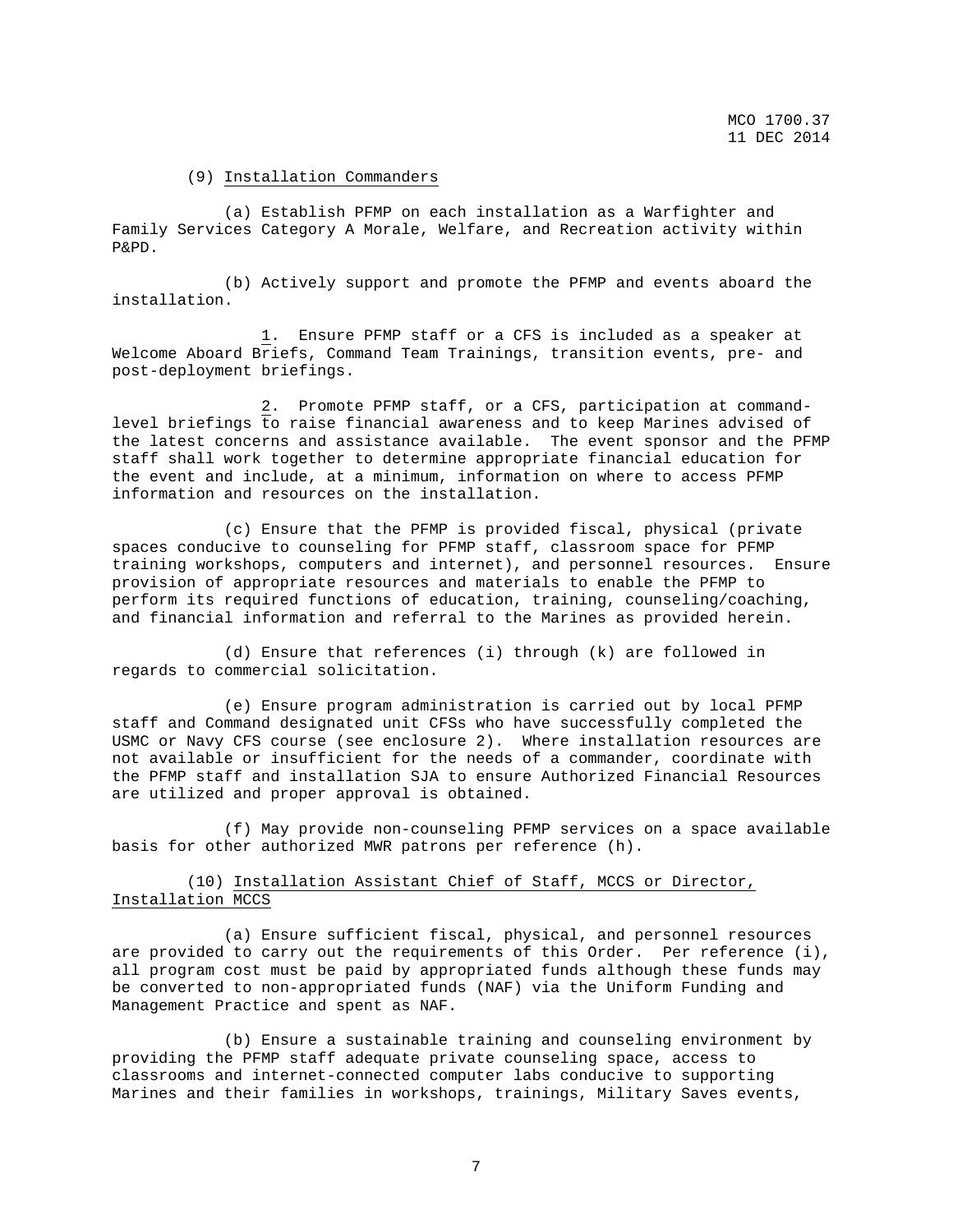counseling, and other determined needs that increase knowledge, skills and behavior change.

 (c) Ensure individual client files are not being created or maintained by PFMP staff.

 (d) Ensure PFMP staff obtains within two years of employment and maintains MF approved-professional certification, per references (a) and (c) and enclosure (4).

 1. Ensure Personal and Professional Development Advisors or other MF personnel responsible for conducting basic financial training and education complete CFS training per enclosure (2) prior to providing any financial education.

 2. Ensure P&PD Advisors providing individual financial counseling, or advanced financial education obtain and maintain MF-approved certification.

 (e) Ensure maximum cooperation and financial resources for PFMP staff to attend the MF selected training for the maintenance of certification, professional training and sharing of best practices. Provide resources for additional MF training in order to maintain current awareness of subject matter relevant to issues facing Marines.

 (f) Ensure that system(s) are in place to capture PFMP activity/data/metrics. Ensure accurate metrics are reported to MF using the MF designated method and guidance.

 (g) Ensure the PFM staff are the primary installation financial educators for Marines and their families. Where PFM or CFS services are not available the use of Authorized Financial Resources as defined in enclosure (1) is authorized. When services from an Authorized Financial Resource are utilized, a PFM or CFS shall monitor the duration of instruction and ensure references (j) and (k) are enforced.

 (h) Ensure that PFMP staff or other trained and designated P&PD Advisors, as defined in enclosure (5), conducting CFS training attends a CFS Train-the-Trainer course at a USMC or Naval installation to become a certified train-the-trainer for the CFS training course within 3 months of hire.

 (i) Ensure the CFS training course is provided with sufficient frequency, but at least twice per year. Ensure training records are maintained for at least two years with name, rank/rate, and source command of all Marines who successfully complete the CFS course and provide documentation to the Marine for entry into the Marine's service record.

 (j) Ensure only PFMP/CFS course materials approved by MF are used in all financial training and counseling activities to maintain standardization of training.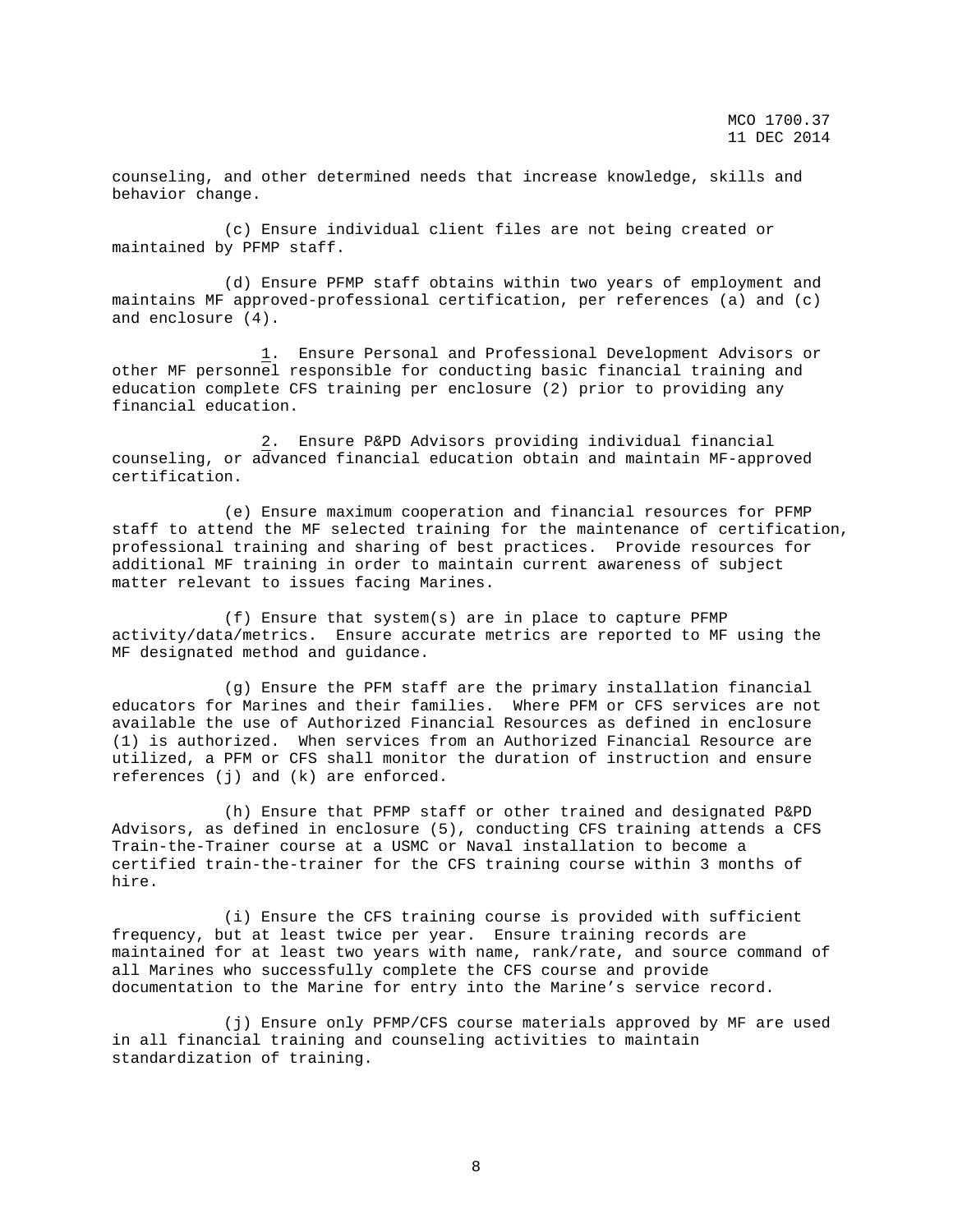(k) Ensure PFMP events, information, or updates are promoted in MCCS advertising and public affairs planning, products, and events.

 (l) Convene a PFMP awareness forum/meeting at least semi-annually to discuss PFM issues, per reference (c). At a minimum, the following personnel shall be included and encouraged to attend: Commanders, Senior Enlisted Advisors, Family Readiness Officers, CFS, Command Career Counselors/Career Retention Specialists, or their designated representative. At a minimum, issues directed by MF shall be included on the agenda with other relevant financial awareness issues.

 (m) Ensure that PFMP staff position descriptions include responsibilities, training and educational standards per enclosure (4) of this Order.

## (11) Commanding Officers (CO), Officer(s)-in-Charge (OICs), Inspectors-Instructors (I&Is), and Detachment Commanders

 (a) Promote and encourage financial responsibility and sound financial planning and ensure sufficient fiscal, physical, and personnel resources are provided to carry out the requirements of this Order.

 (b) Establish CFS as a command program to address unit financial education and counseling. Commands shall designate a ratio of CFS to Marines per Figure 1. Commands and permanent detachments having fewer than 75 Marines should designate a single trained CFS, or can arrange for another command to provide CFS services by written agreement.

| CFS to Marine Ratio                            |                     |
|------------------------------------------------|---------------------|
| Timeframe                                      | CFS to Marine Ratio |
| Within 1 year of the<br>release of this Order  | 1 CFS to every 300  |
| Within 2 years of the<br>release of this Order | 1 CFS to every 150  |
| Within 3 years of the<br>release of this Order | 1 CFS to every 75   |

#### **Figure 1**

 (c) Ensure a copy of CFS designation from enclosure (6) is provided to the PFM for awareness and Functional Area Inspection.

 (d) When more than one CFS is assigned, designate one as the lead CFS and the other as a Command Financial Specialist Assistant (CFSA) for Personal Finances. Use enclosure (7) to designate the CFSA and ensure a copy is provided to the PFM.

 (e) Ensure that Marines receive basic personal financial education within three months of arrival at their first permanent duty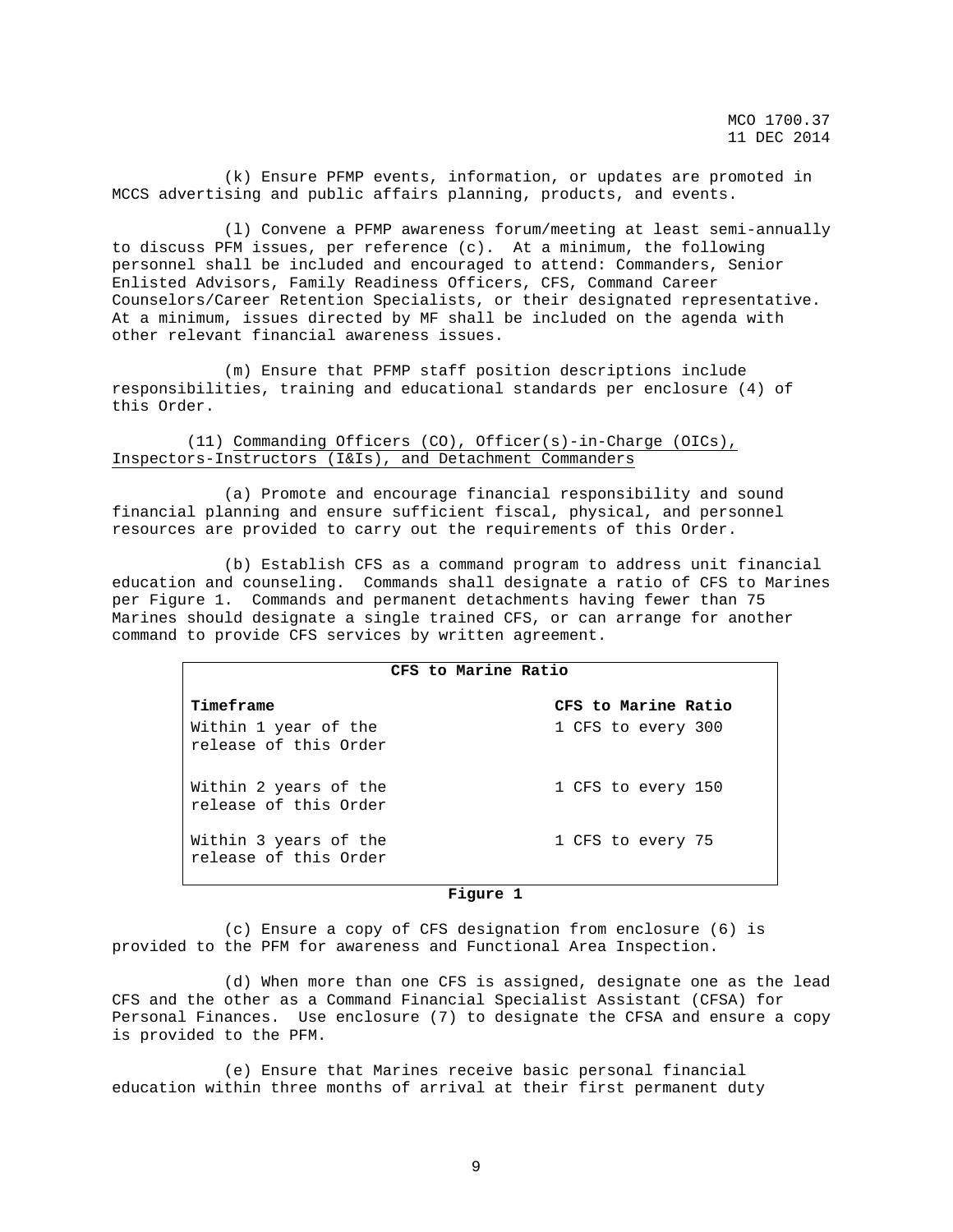station (PDS)/Reserve Training Center (RTC) taught by a PFMP staff or CFS, per reference (a).

 (f) Encourage transitioning Marines to complete the Financial Planning for Transition course 12-14 months prior to their End of Active Service (EAS) or Reserve End of Current Contract (RESECC), but no later than 180 days prior to EAS/RESECC. The course is available online or through PFM program classroom instruction at military installations.

 (g) In addition to meeting the requirements of the Overseas Duty/Independent Duty Screening Checklists, references (l) and (m), ensure that the debt-to-income ratio for E4 and below deploying overseas does not exceed 30 percent, per reference (c). To calculate, use the monthly debt payments, not including the mortgage on their primary residence, and divide by net monthly income and multiply by 100. For Marines ranked E-5, WO-1, and O-1 and above, ensure they do not have any outstanding or unresolved letters of indebtedness or outstanding returned checks/debits for insufficient funds. Ensure that the Marine completes a financial planning worksheet and the Marine has projected living expenses and debt, entitlements, pay and allowances at the overseas location. Such screenings shall be documented by an administrative remarks page entry into the Marine's service record.

 (h) Upon unit receipt of a bad check or letter of indebtedness on a Marine, it is highly encouraged that the commander refer personnel to the unit CFS or installation PFM for financial counseling and assistance. If neither resource is available, members may be referred to Authorized Financial Resources to preserve financial readiness of the member. The CFS/PFM may coordinate with security managers to ameliorate security clearance issues.

 (i) Invite PFMP staff or a CFS to present briefings or training where personal finance will be discussed including but not limited to topics such as: understanding the LES, financial allowances/benefits, investments, insurance, savings, consumer awareness, Service member's protections, auto purchases, financial planning for deployments, etc. As required, the supporting Installation Personnel Administration Center/I&I administrator and SJA may give briefings on matters of pay and allowances or legal issues, respectively.

 (j) Ensure the PFMP is implemented and maintained in all subordinate commands.

 (k) Establish support of the PFMP, CFS, and CFF services and initiatives and provide time for a Marine to attend financial education courses throughout their career.

 (l) Ensure PFMP information, themes, and events are distributed to Marines and families.

 (m) Encourage qualified Marines to consider becoming a CFF, a designation that provides optional support at the unit command level (see enclosures 3 and 8). The CFF will be a trained corporal who will provide peer-to-peer influence to increase importance of personal finances and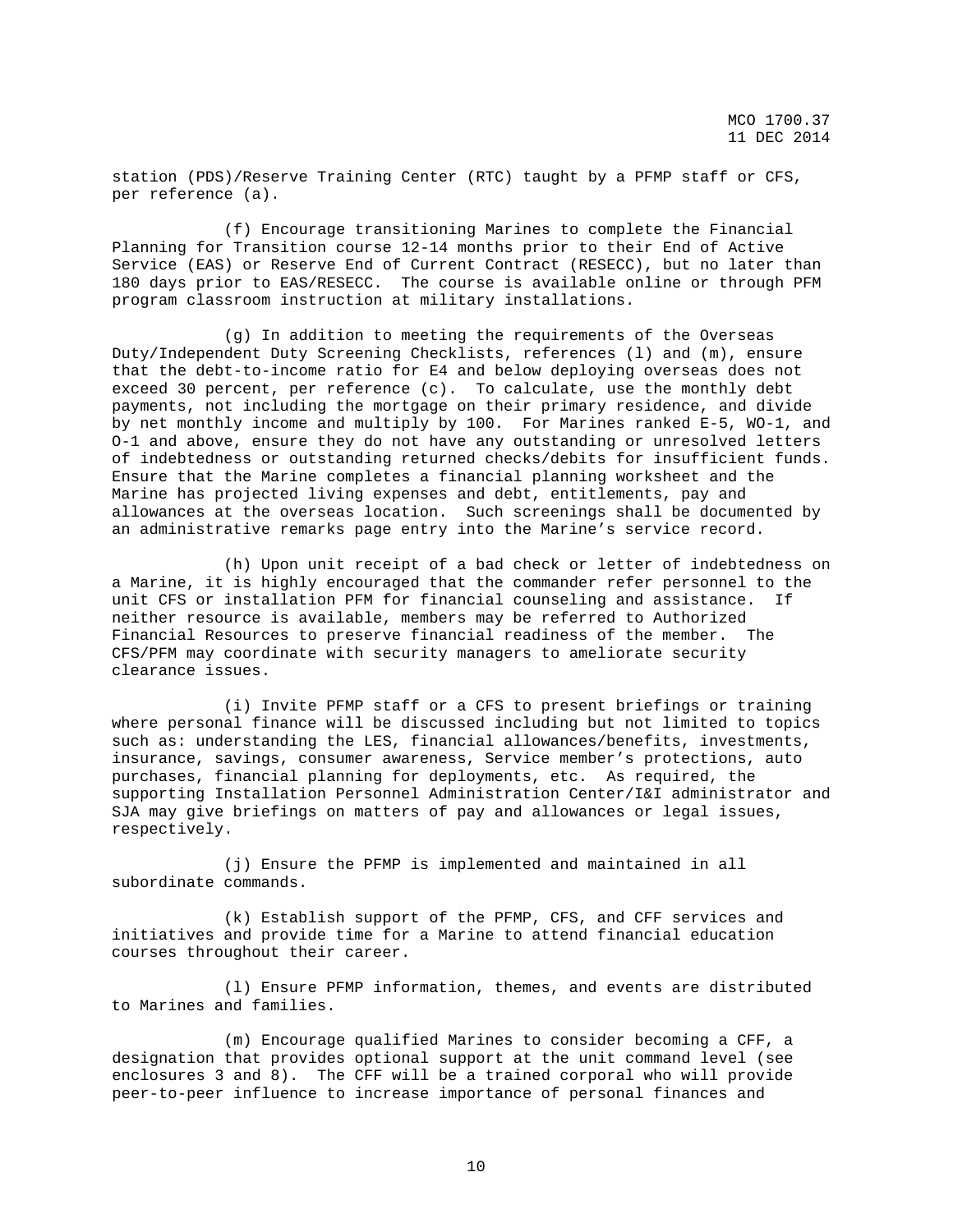awareness of Authorized Financial Resources and programs available as part of financial fitness bridging the gap between generations.

### 4. Administration and Logistics

a. The currency, accuracy, and completeness of publication and distribution of this Order, and changes thereto, are the responsibility of CMC (MF).

b. Submit recommendations for changes to this Order to CMC (HF) via the appropriate chain of command.

c. Records created as a result of this Order shall be managed accordinq to National Archives and Records Administration approved dispositions per reference (q) to ensure proper maintenance, use, accessibility and preservation, regardless of format or medium.

d. The generation, collection, or distribution of personally identifiable information (PII) and management of privacy sensitive information shall be in accordance with the Privacy Act of 1974, as amended, per references (e) and (r). Any unauthorized review, use, disclosure or distribution is prohibited.

- 5. Command and Signal
	- a. Command. This Order is applicable to the Marine Corps Total Force.
	- b. Signal. This Order is effective on the date signed.

TE MULLAY<br>S. E. MURRAY<br>Deputy Commandant for

Manpower and Reserve Affairs Acting

DISTRIBUTION: PCN 10202322400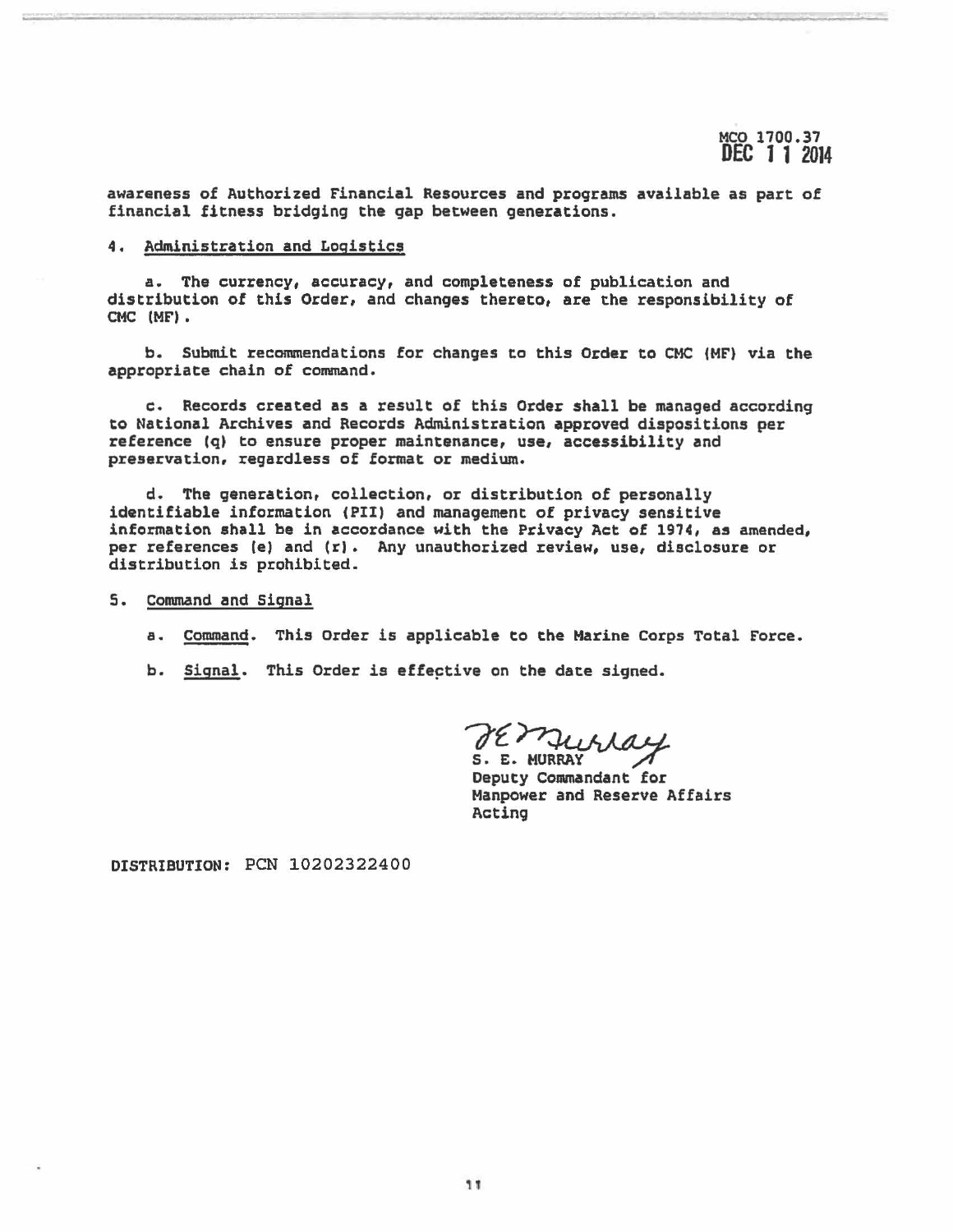# LOCATOR SHEET

Subj: PERSONAL FINANCIAL MANAGEMENT PROGRAM (PFMP)

 $\verb|Location: ___________1$ 

 (Indicate the location(s) of the copy(ies) of this Order)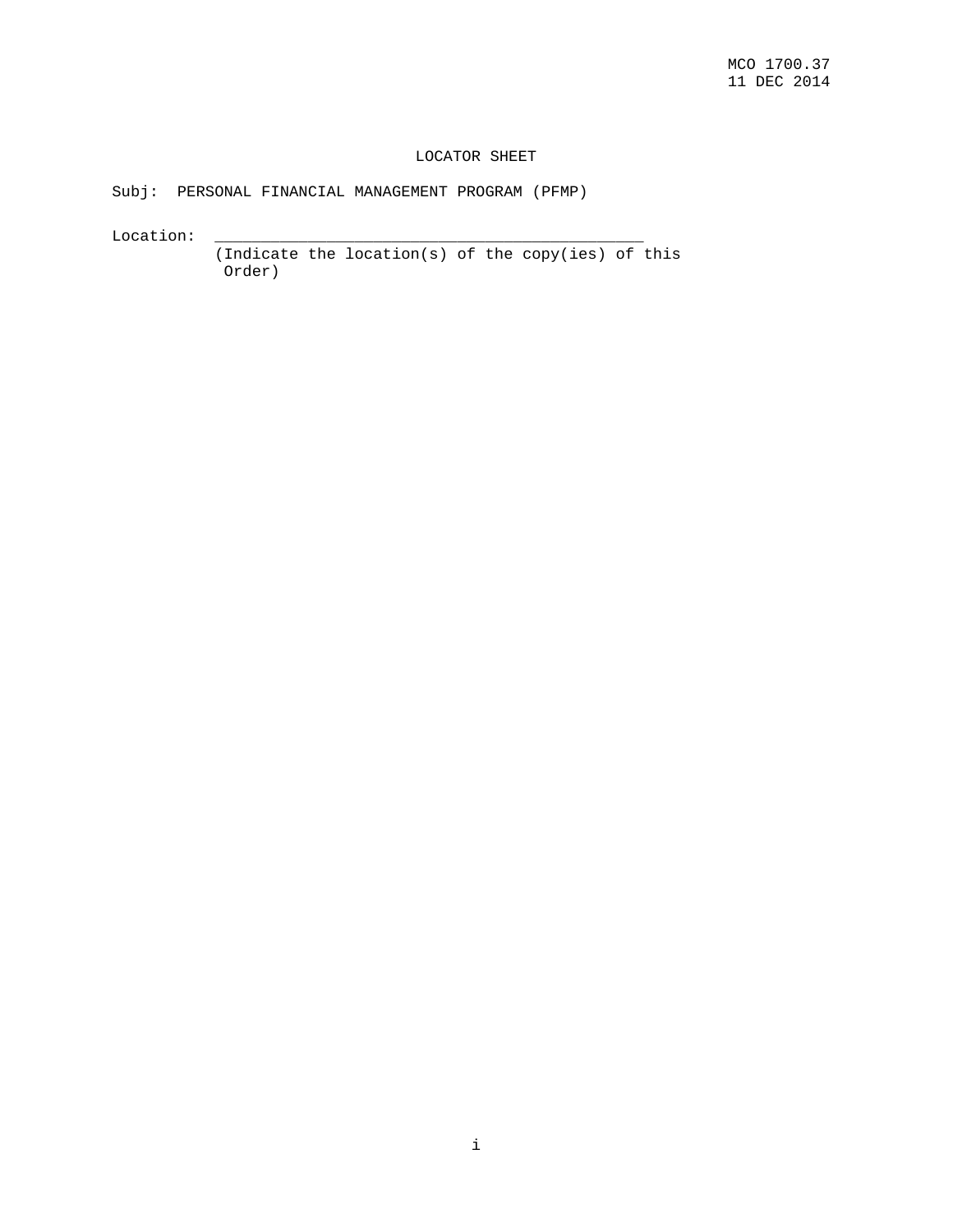# RECORD OF CHANGES

Log completed change action as indicated.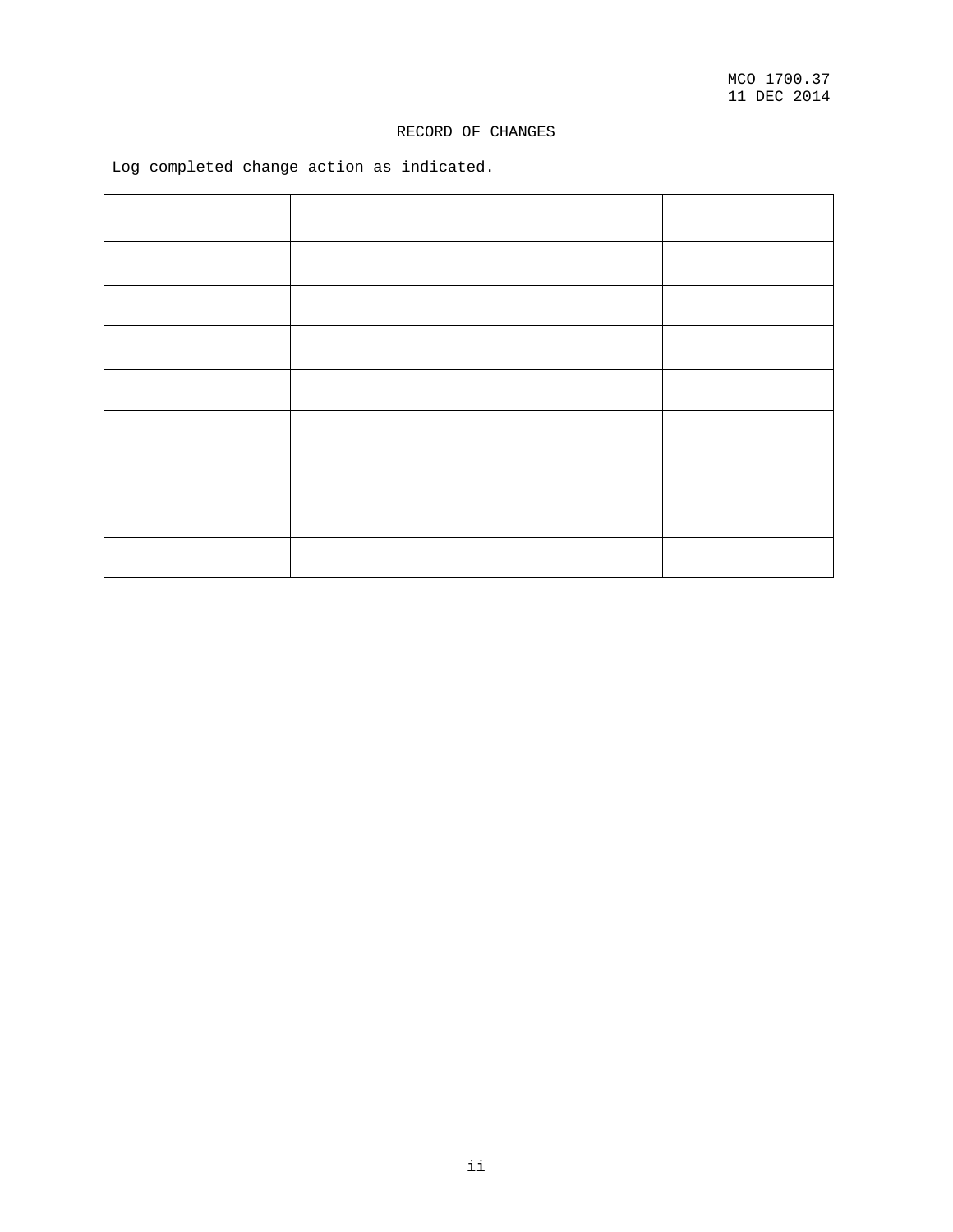### **TERMS AND DEFINITIONS**

**Authorized Financial Resources**. USMC and sister service's PFMs, Navy and USMC certified CFSs, installation financial institutions, and government agencies. Government agencies/programs such as Military OneSource, Personal Financial Counselors with the Office of the Secretary of Defense Military Family Life Counselors program and other federal, state and local government agencies. In addition, Non-Federal entities (NFE) that are tax exempt and have obtained a Letter of Agreement either through the Assistant Secretary of the Navy, Manpower and Reserve Affairs (ASN(M&RA)) or the ASN(M&RA)'s approved designee or a Memorandum of Understanding from the Office of the Deputy Assistant Secretary of Defense, Military Community and Family Policy. A Memorandum of Understanding from DC (M&RA)/MF must be obtained after obtaining the Letter of Agreement if providing services to more than one Marine Corps installation. The NFE must then be invited by the Installation Commander. A current list of authorized resources is retained on the Personal and Professional Development Section of the USMC M&RA website (www.manpower.usmc.mil).

**Basic Financial Education**. Basic information such as money management, car buying, insurance, consumer awareness, wills and powers of attorney, transition/retirement, and information on how to evaluate and select assistance with in-depth financial planning needs.

**Basic Understanding of Personal Finance.** Comprehension of the underlying principles of the personal finance in order to apply them to everyday life situations.

**Continuum of Learning for Personal Finance**. A series of financial courses that educate Marines on financial topics at certain touch points of a Marine's career.

**Extended Absence Financial Plan**. A plan developed by a Marine prior to deployment, specifying the following for the period of the absence: legal power of attorney to accomplish personal and financial requirements, plan for covering financial obligations, disposition of car and auto insurance, allotments for appropriate monthly expenditures, and disposition of other financial issues that might occur during the period of absence.

**Financial Education**. The act of educating a Marine on the principles and methods that enable a Marine to acquire a set of skills, knowledge and behaviors that allow them to take effective actions regarding current and future use and management of their personal finances.

**Financial Counseling**. One on one assistance in the evaluation of an individual's or family's income and expenditures and recommending short and long-term actions to achieve financial goals and ensure individual, family, and mission readiness.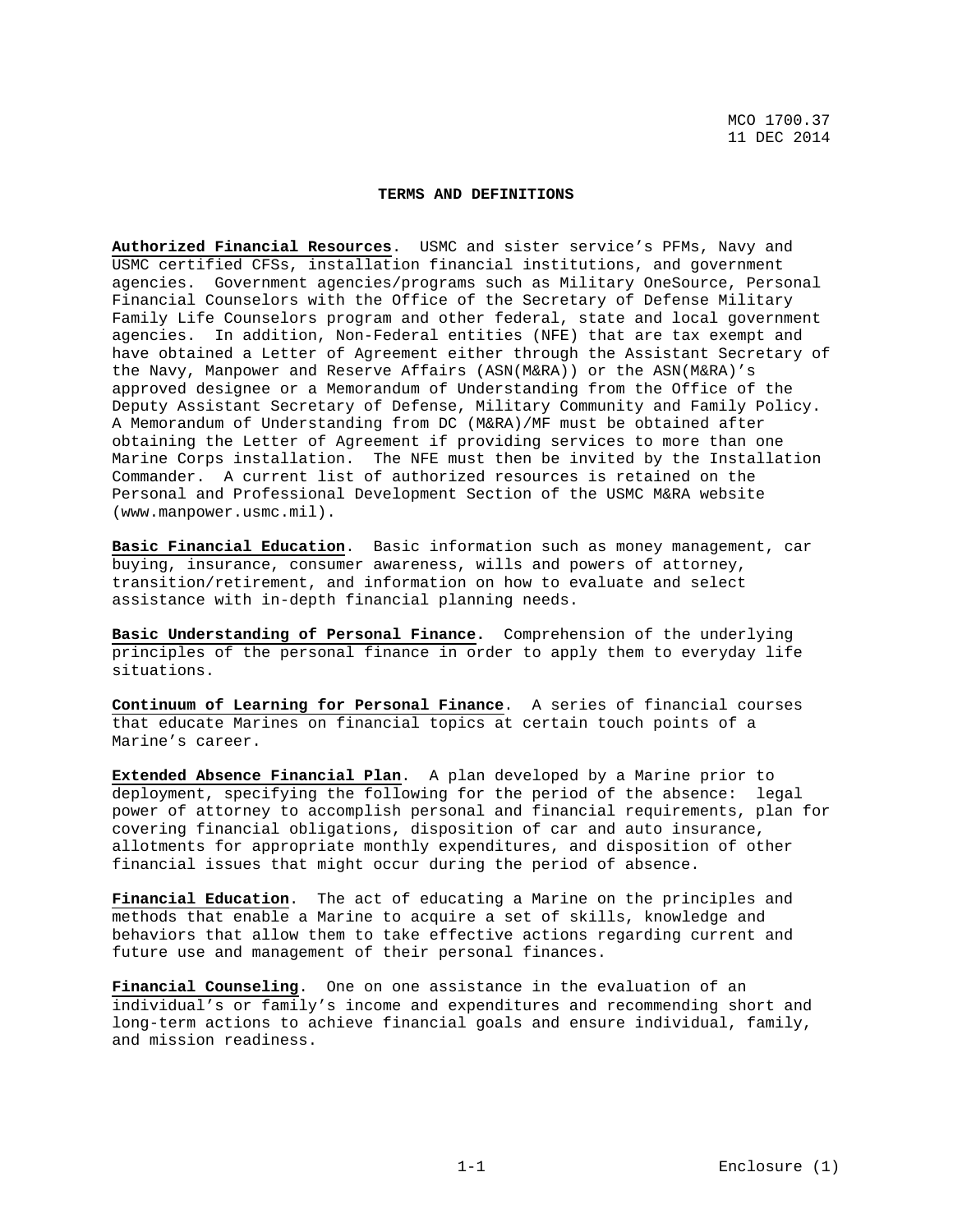**Personal Financial Management**. The process (or steps) involved in managing one's personal finances, including income, expenses, credit, debt, savings, and investments for an individual or family.

**Personal Financial Readiness**. Adequately preparing for the management of personal responsibilities prior to departure on an extended absence, including: family matters and potential family contingencies; personal finances; personal property; and other personal obligations that can and do arise during one's career lifecycle. Also include prudent day-to-day management of personal finances, including financial planning (budgeting), saving and investing (including Thrift Saving Plan), consumer awareness and credit management. Considerations include career and transition planning, family member employment, and relocation entitlements and expenses.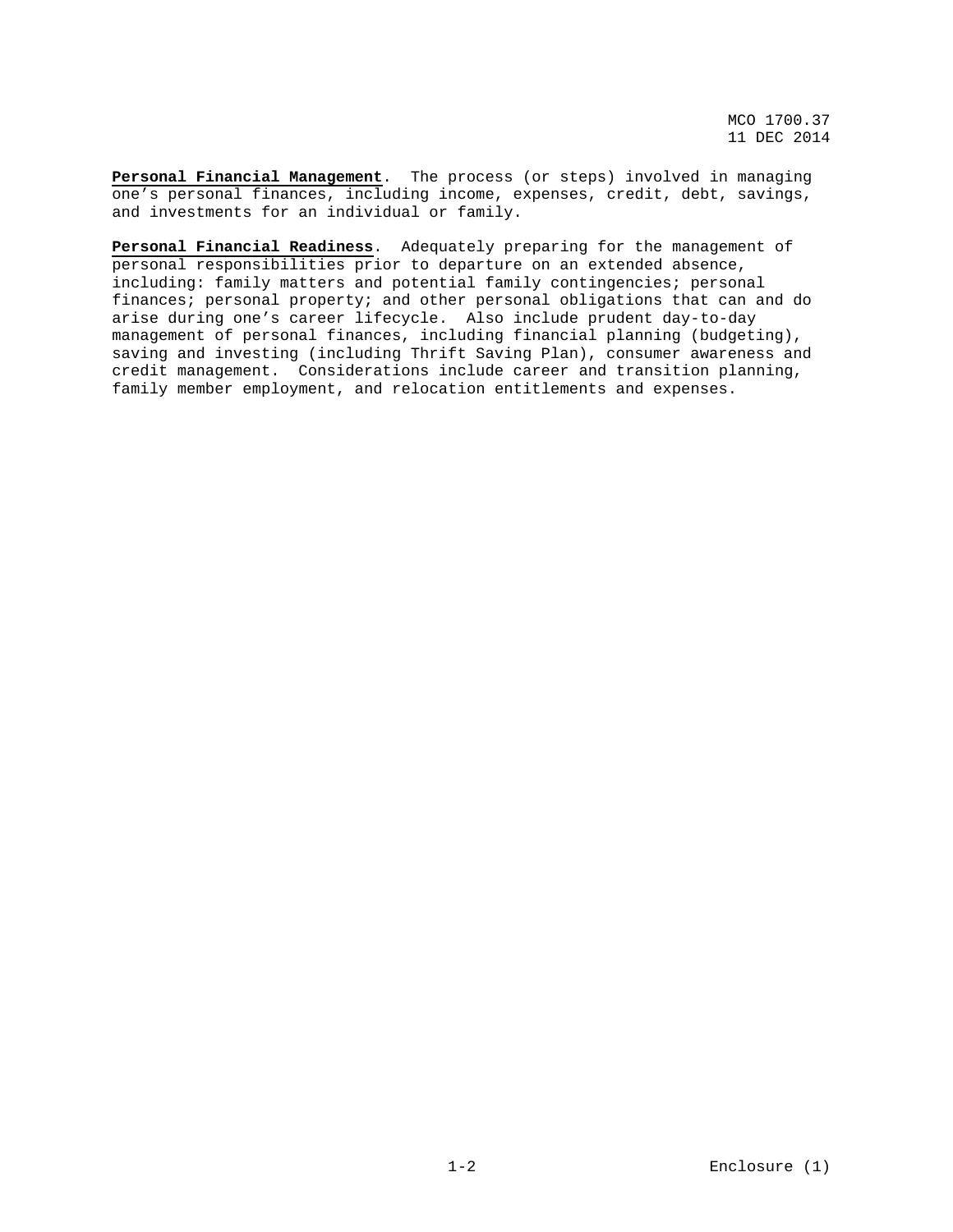## **COMMAND FINANCIAL SPECIALIST (CFS) QUALIFICATIONS, FUNCTIONS, AND TRAINING**

1. Qualifications of the Command Financial Specialist (CFS). The CFS shall function as the command's principal advisor on policies and matters related to financial education. The following qualifications apply:

 a. Per reference (a) military members in the rank of E-6, and above shall be appointed a CFS upon approval of the application and completion of the CFS Course as designated on enclosure (6). The Director, Marine and Family Programs Division (MF), HQMC, is the waiver authority for commands seeking to appoint a CFS at the E-5 level. Waivers will not be granted below E-5. Enclosure (7) is the designation for the CFSA for Personal Finance. Requests shall contain, at a minimum:

 (1) Command rank demographics (e.g., indicating the absence of senior personnel meeting established criteria).

(2) Description of the designated member's qualifications.

 b. Be highly motivated, financially stable, meet the financial overseas screening standards (paragraph 2k below) and have no record of Letters of Indebtedness (LOI) or non-sufficient funds (NSF) or non-judicial punishment (NJP) or poor performance counseling above the rank of LCpl. For assistance with the CFS screening process, COs may seek assistance from the PFMP staff. Screening shall be completed prior to training.

c. Successfully complete the approved CFS course and be command endorsed.

 d. Have at least one year remaining at the command at time of CFS course completion.

 e. Successfully completed the Leading Marines course and the current MCI 3420 and 3422 Personal Financial Management courses.

 f. Participate in continuing education including, but not limited to, periodic CFS forums and attend the CFS refresher training at least every three years.

2. Functions of the CFS. At the completion of CFS training, the CFS shall be able to perform the following functions:

 a. Assist Marines with basic financial concerns, assist in educating the Marines through briefings/trainings and the initial coaching/counseling as needed.

 b. Coordinate with the PFMP staff on financial matters, education, training, updates, and counseling. Ensure that only Authorized Financial Resources present financial education to the Marines.

 c. Refer a Marine or family member to the PFMP staff or the appropriate authorized financial resource for additional financial education/training, counseling/coaching, or financial information and referral. The CFS may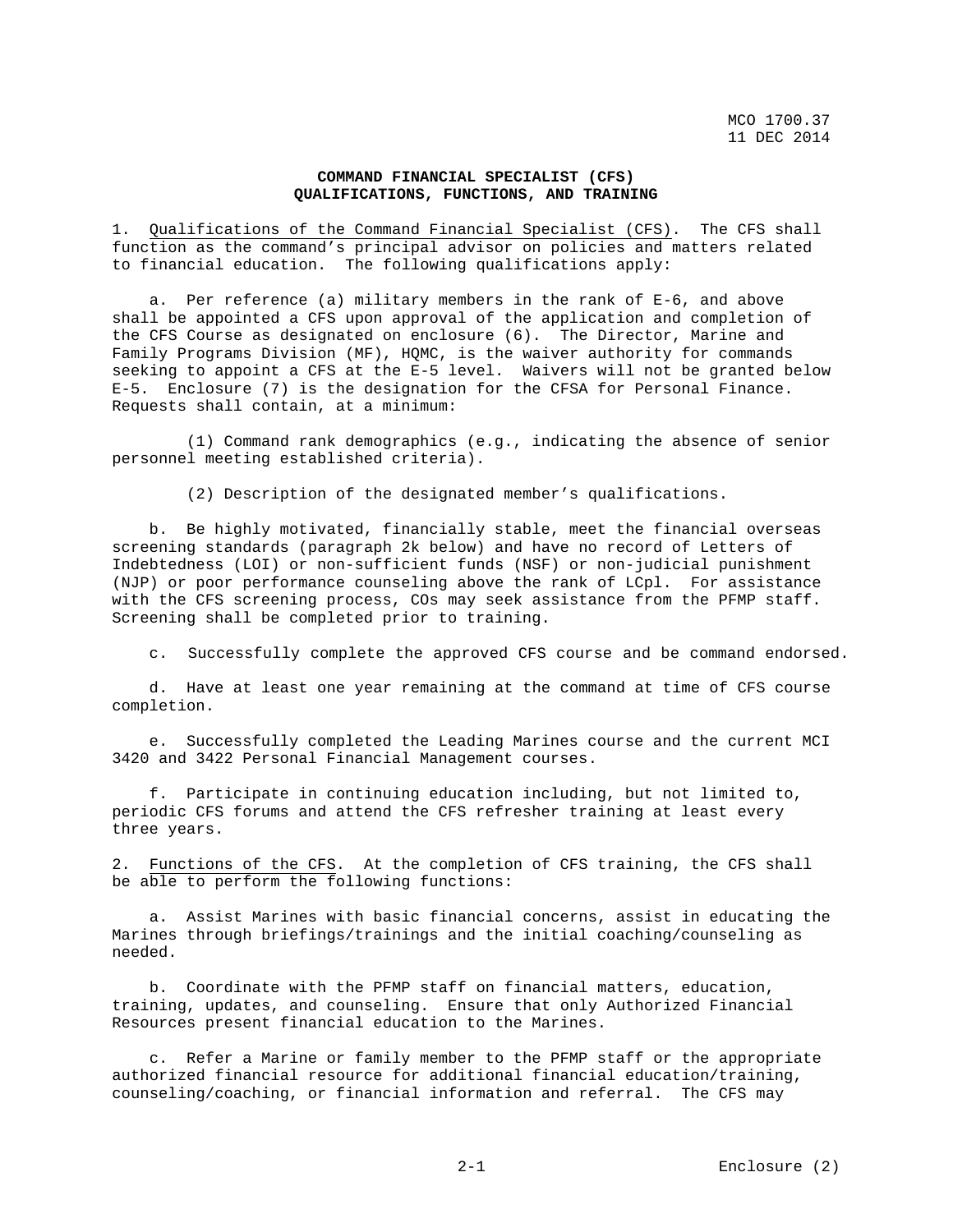maintain contact with referred individuals and the resource/counseling agency to monitor progress.

 d. Assist the command to establish, organize, and administer the command PFMP including a thorough turnover to a new incoming CFS and update to the PFM staff.

 e. Disseminate financial management information within the command and ensure Marines and their families are briefed on PFMP and training opportunities, and encourage Marines and their families to proactively utilize PFMP.

 f. Present financial education training as part of the command general military training program and provide financial education training to individuals and elements within the command as requested or required.

g. Maintain confidentiality.

 h. Update PFMP staff with overall financial trends or metrics in the commands so the PFMP can adjust training to meet the needs of the Marines.

 i. Per reference (a), assess Marines' basic understanding of personal finance within three months of arrival at their first PDS/RTC by ensuring they attend the first PDS/RTC financial education course. Determine the Marine's ability to demonstrate a basic understanding of pay and entitlements, banking and allotments, checkbook management, budgeting and saving (to include the thrift savings plan), insurance, credit management, car buying, Permanent Change of Station (PCS) moves, and ability to know where to obtain assistance on financial counseling will be assessed.

 j. Assist as required or appropriate in development of Extended Absence Financial Plans prior to any deployment in accordance with reference (a), Family Care Plans required by reference (n) and pre-separation and retirement counseling per references (o) and (p).

 k. Complete personal finance screening checklist prior to overseas/special duty assignments/independent duty orders as needed for members of the command per reference (c), (l) and (m). In the absence of a CFS, or in a complicated case, the PFMP staff may perform the screenings.

 l. Provide information to clients on the projected living expenses at the overseas location and on the need for the member to fully understand their expenses, entitlements, and pay and allowance changes related to the PCS move.

 m. Ensure CFS files relating to the operation and administration of financial personal affairs matters and training are maintained and destroyed per SSIC 1700 of reference (e) and reference (q).

 n. Participate in the PFMP awareness forum/meeting at least semiannually to discuss PFM issues, per paragraph 3b(10)(l) of this Order.

o. If not on a Marine Corps installation, organize at least semi-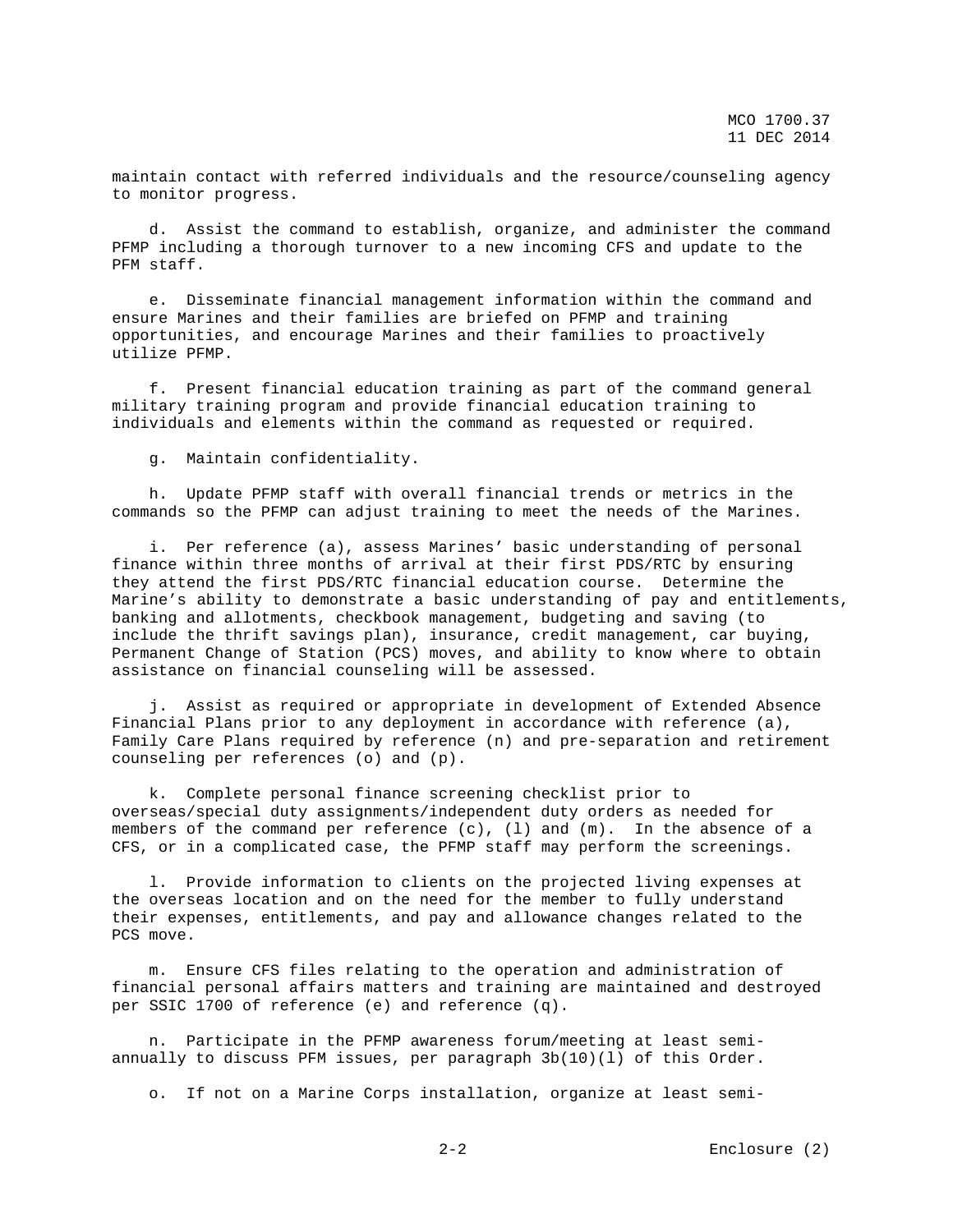annually, a PFMP awareness forum/meeting with, at a minimum, the following personnel, as appropriate: Commanders, Senior Enlisted Advisors, Family Readiness Officers, CFS, Command Career Counselors/Career Retention Specialists, or their designated representative. At a minimum, issues directed by MF shall be included on the agenda with other relevant financial awareness issues.

3. Appointment as a CFS remains in effect until rescinded in writing or three years after CFS course completion. Refresher training must be completed and documented to extend CFS appointment more than three years beyond CFS course completion.

4. CFS shall notify the PFM of any change in status or duty location to ensure local requirements of this Order are maintained.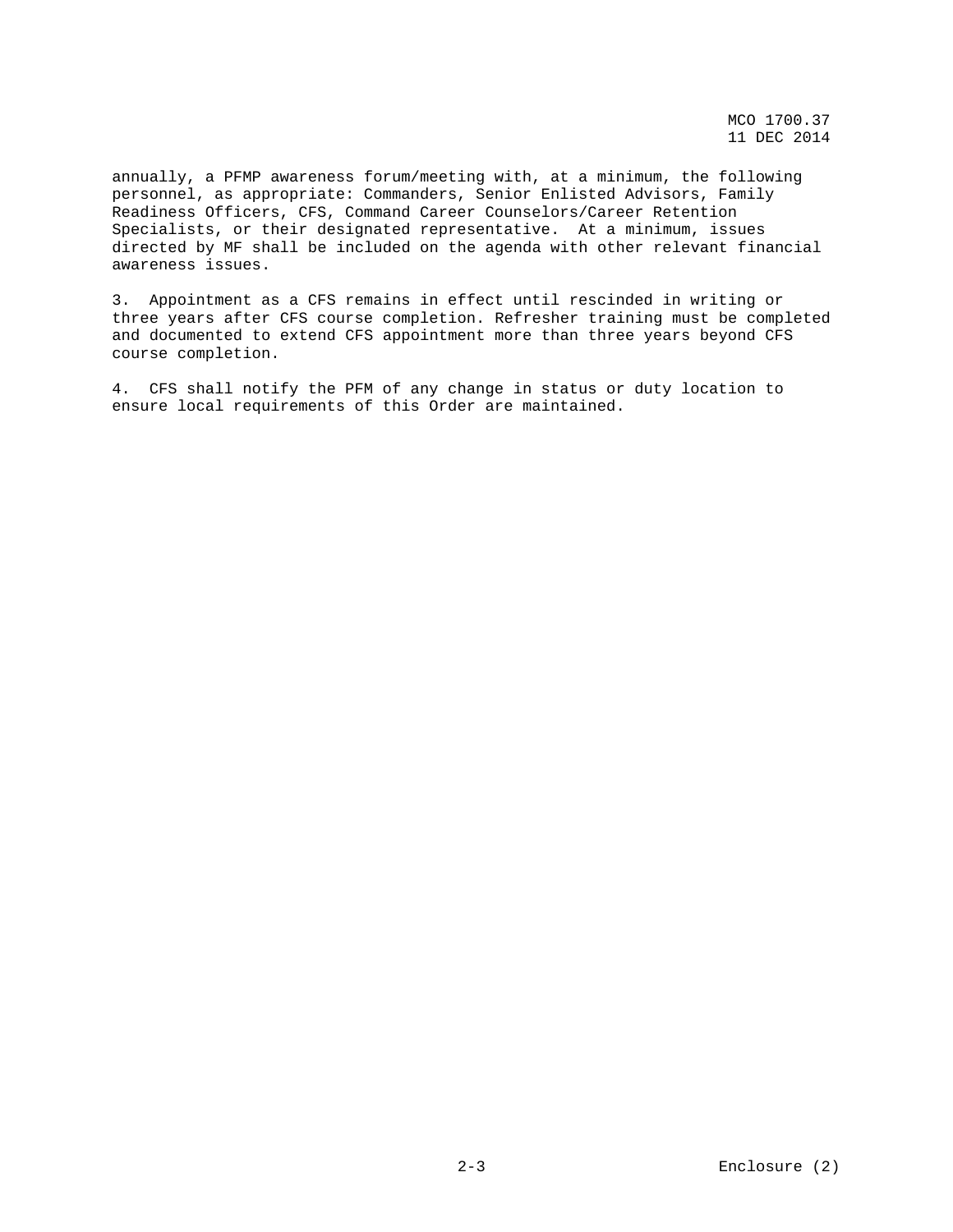## **CORPORAL FOR FINANCIAL FITNESS (CFF) PROGRAM QUALIFICATIONS, FUNCTIONS, AND TRAINING**

Today's young Marines may make financial decisions based largely on peer recommendations. The CFFs will be a trained Corporal who will provide peerto-peer influence. They will support the PFMP staff and CFS by performing outreach to target Marines in the ranks of E1-E4 to increase the awareness of the authorized services and programs available to young Marines and why financial fitness is part of mission readiness. The CFF will not provide financial counseling or training.

1. Qualifications of the Corporal for Financial Fitness (CFF). The CFF shall function as the command's financial fitness on peer-to-peer influence and support the CFS. The following qualifications apply:

a. Rank of E-4.

b. Be a volunteer.

c. Be command endorsed.

 d. Have no record of NJP or poor performance counseling above the rank of LCpl.

 e. Successfully complete the Leading Marines course and the current MCI 3420 and 3422 Personal Financial Management course.

f. Meet Marine Corps physical fitness standards.

 g. Have a record of financial stability as indicated by completion of a financial planning worksheet, with a Debt-to-Income Ratio that does not exceed 30 percent, and no record of LOI or NSF. For assistance with the CFF screening process, COs may refer to the CFS or PFMP staff for guidance. Screening shall be completed prior to training.

h. Have a successful interview with PFMP staff.

i. Be goal-oriented and motivated with good oral and presentation skills.

 j. Have received a Standards of Conduct rating of at least 4.0 and Standards of Proficiency rating of at least 4.0 on their most recent performance evaluation.

 k. Have at least one year remaining at the command at time of CFF course completion.

2. Letter of Designation. The Letter of Designation must include certification to the above qualifications and will be considered conditional until the military member completes the CFF Course or the Navy CFS-E4 program.

3. Functions of the CFF. At the completion of formal training, the CFF shall be able to perform the following functions: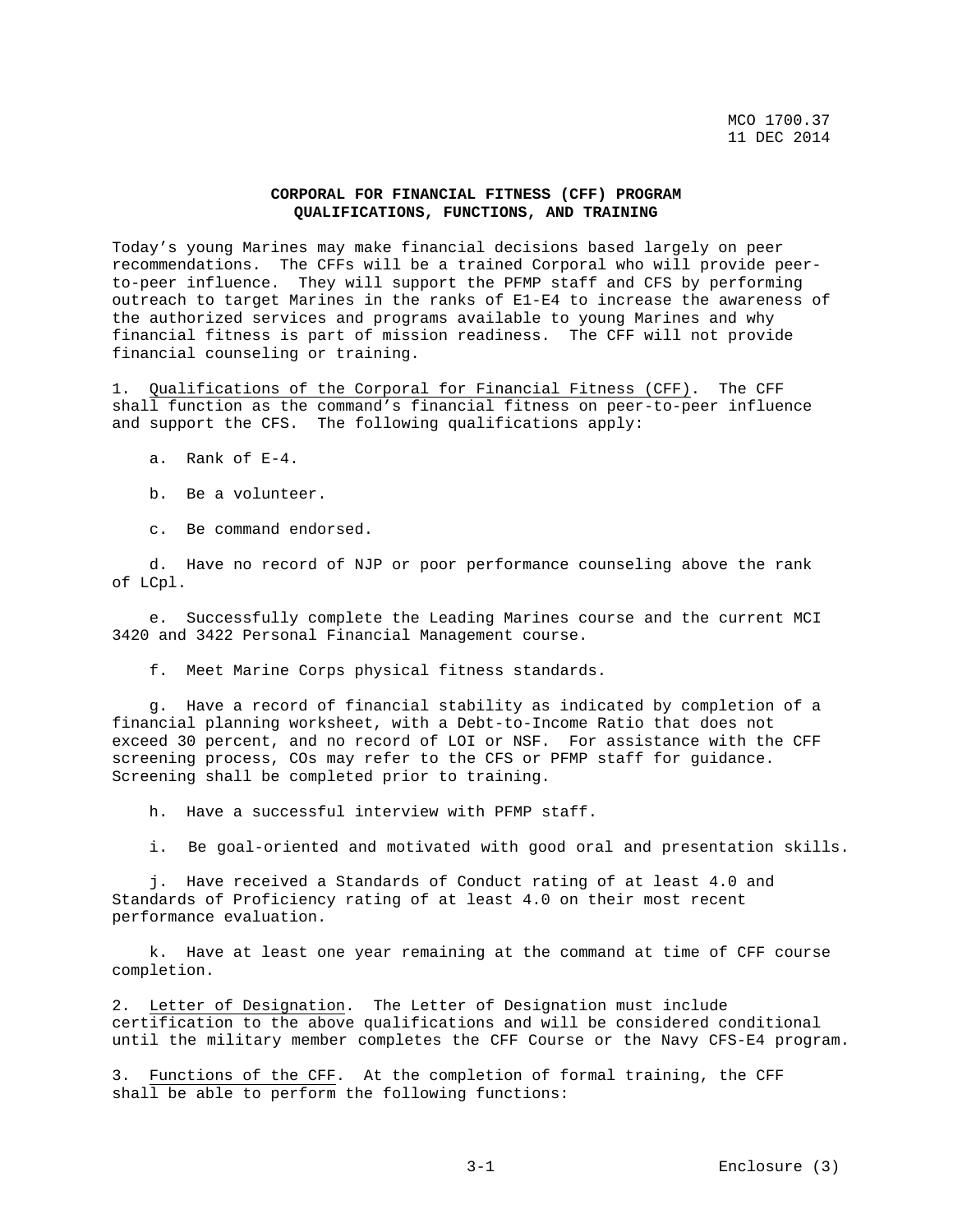a. Report directly to the CFS in matters related to financial education and assist the CFS and PFMP staff in financial classes for Junior Marines to share real-life, real-time experiences.

 b. Provide peer-to-peer influence for learning at PFMP and CFS training leading to overall increased awareness of the services and programs available for those most at risk.

 c. Update CFS with overall financial trends in the commands so the PFMP and CFS can adjust training to meet the needs of the Marines.

 d. Refer members to the appropriate authorized financial resource capable of providing necessary assistance/counseling, such as the CFS, PFMP staff, Legal Services, or Navy and Marines Corps Relief Society.

## 4. Training

a. Complete the 16-hour CFF Course.

b. Participate in continuing PFMP workshops as available.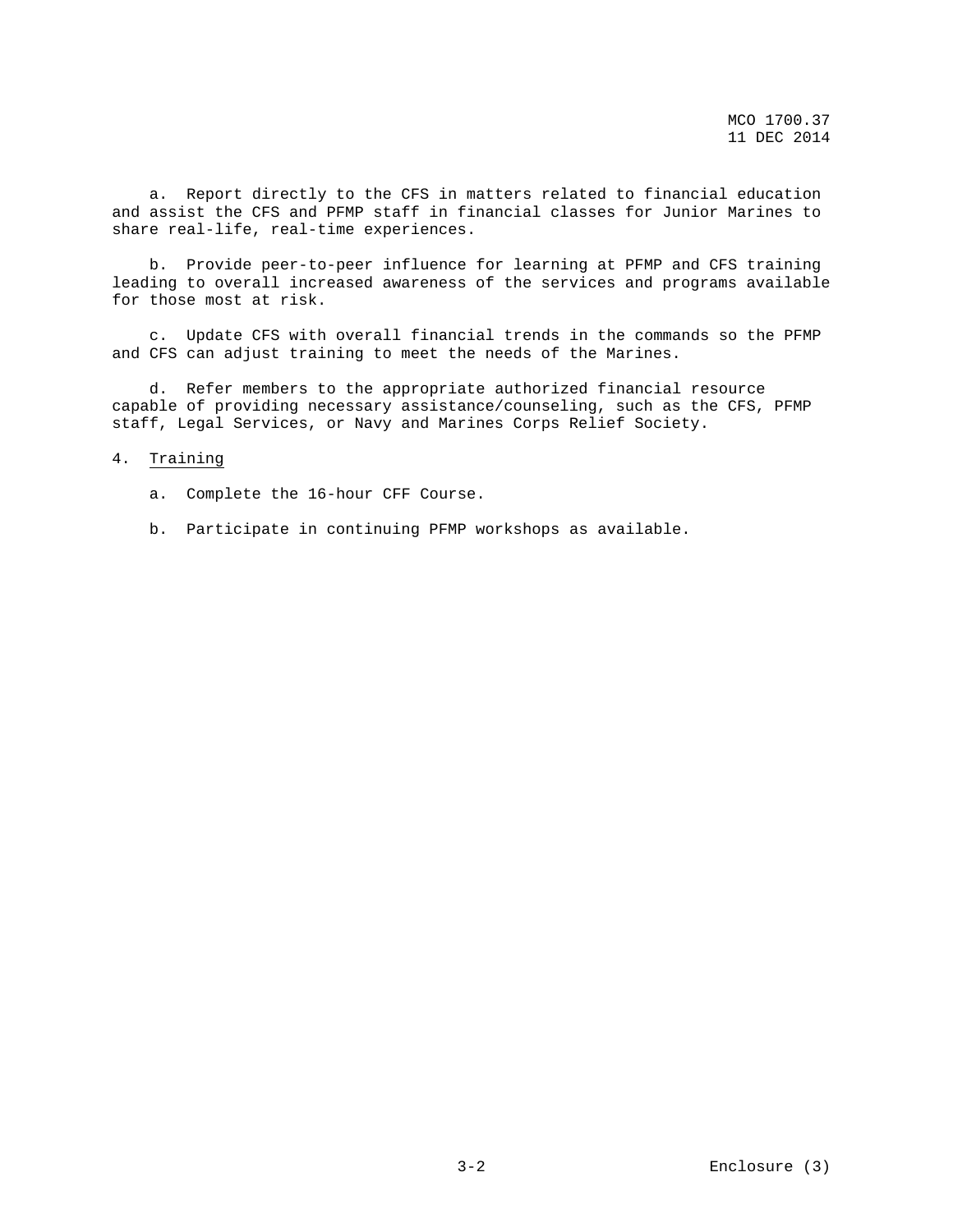## **INSTALLATION/SUPPORTING FACILITY PERSONAL FINANCIAL MANAGEMENT PROGRAM (PFMP) RESPONSIBILITIES, TRAINING AND EDUCATION STANDARDS**

### 1. Responsibilities of PFM Staff

 a. Provide practical, engaging, and active financial education/training, counseling, information, referral, and consumer information to Marines and their family on personal financial issues. Method of instruction should take into consideration the learning methods of the client's generation.

 b. Maintain contact with the CFSs and assist local commands and unit CFSs by serving as the primary resource in delivering the standardized curriculum, updated information, and pertinent information and marketing practices prevalent at that installation/supporting facility and in the vicinity.

 c. Maintain confidentiality concerning Marines seeking PFMP services. Advise prospective clients that confidentiality is limited when there are concerns regarding criminal activity.

 d. Ensure individual client files are neither created nor maintained. Ensure all documents are handled in accordance with references  $(e)$ ,  $(q)$ , and  $(r)$ .

 e. Maintain liaison with installation financial institutions, installation bank liaison, and Authorized Financial Resources.

 f. Conduct a CFS Train-the-Trainer course of instruction at least twice annually, or as needed to meet the CFS mission requirements in Figure 1 of this order using the CFS Instructor Guide and the CFS Training Manual. Conduct periodic CFS forums and refresher training for certified CFSs to maintain their designation. Trained and CFS certified P&PD Advisors may contribute in this training.

 g. Conduct a CFF course of instruction for Corporal Enlisted Leadership at least twice annually, preferably quarterly. Conduct periodic CFF forums and encourage additional workshops for the CFF to attend. Trained P&PD Advisors and CFSs may contribute in this training.

 h. Conduct Financial Planning for Transition course and Continuum of Learning for Personal Finance as required to meet the needs of Marines and service members. Trained P&PD Advisors may contribute in this training.

 i. Conduct basic financial education to be completed by Marines within three months of arriving at their first PDS/RTC at a frequency required to meet the needs of these Marines. Trained P&PD Advisors and CFSs may contribute in this training.

 j. Ensure that government funded financial resource books, references, and training materials for use in general military training, divisional training, workshops/trainings, and counseling purchased through MF is maintained in PFM office.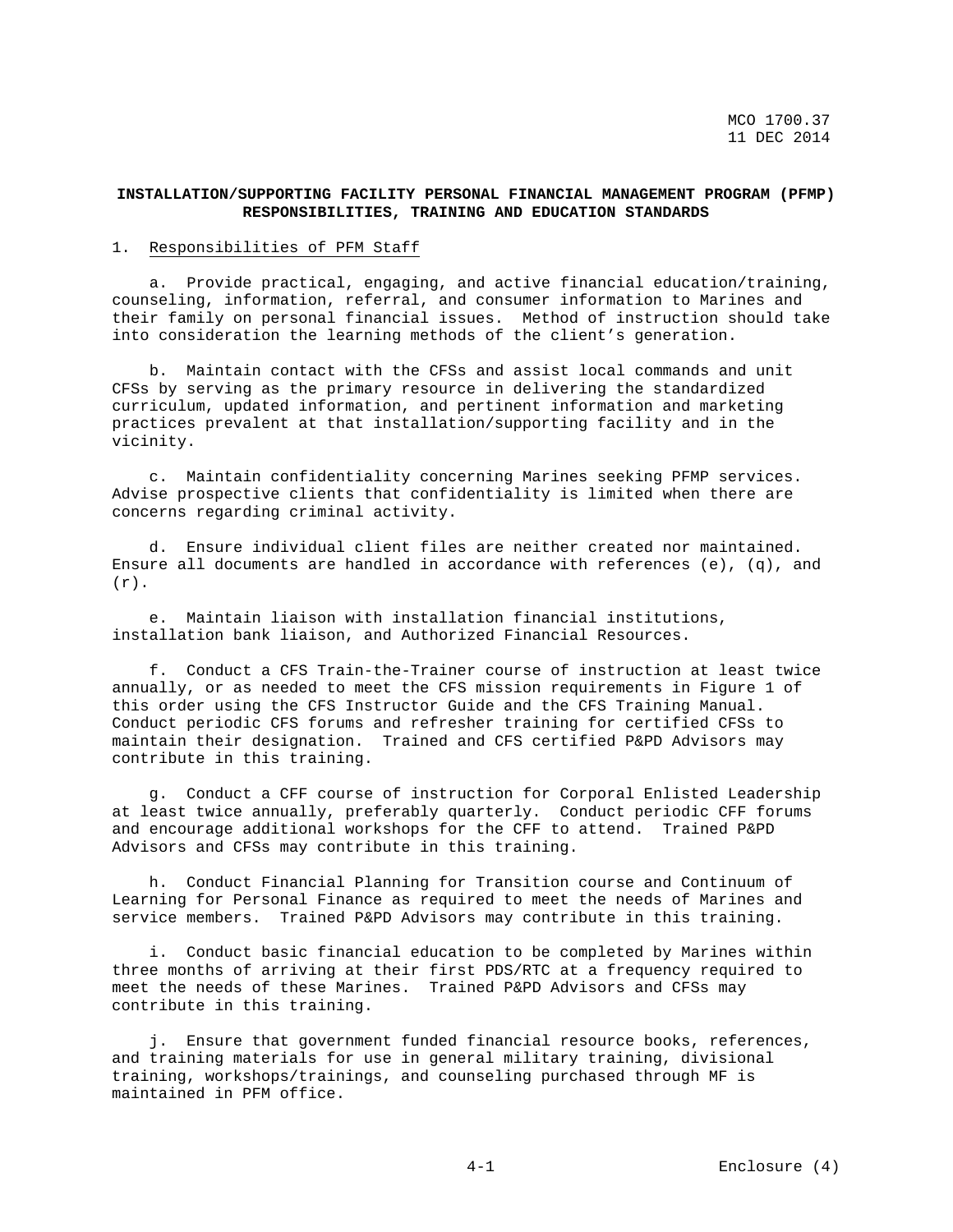k. Support age-appropriate classes or seminars for youth and teens as part of their school-age or youth education classes or activities at MCCS onbase Children, Youth and Teen Program activities.

 l. Collaborate with military units such as Wounded Warrior Regiment and Marine and Family Programs such as, but not limited, to Transition Readiness, Family Member Employment, Voluntary Education and Vocational Programs, Relocation Assistance, Marine Corps Family Team Building, Exceptional Family Member Program, Family Readiness, Behavioral Health, Children Youth and Teen as well as Semper Fit's Single Marine Program and other personal and family support programs and ensure financial education is being provided and presented by authorized financial resources.

 m. Report PFMP utilization metrics via the designated MF-directed reporting method. Metrics will be used by MF to compile data for P&PD internal reporting requirements, and to drive program resource decisions and program development.

2. PFM Staff Training and Education Standards. PFMs assigned to provide financial education services at Marine Corps installations/supporting facilities shall, at a minimum:

 a. Prior to their assignment, possess a minimum of a baccalaureate degree preferably related to personal finance from a college or university accredited by a regional accrediting body recognized by Department of Education, and preferably a master's degree, or a combination of financial education and experience which prepares them to serve as a Personal Financial Management counselor. Their previous qualifications in financial education, training, or experience, must qualify them to provide financial counseling.

 b. Within three months of hire date, successfully complete the CFS course.

 c. Obtain and maintain MF-approved financial counselor certification per references (a) and (c) within two years of hire date.

 d. Attend professional continuing education on personal financial management to include MF-designated annual training and attendance at PFMP related educational events to meet the needs of the Marine Corps.

e. Become familiar with references contained within this Order.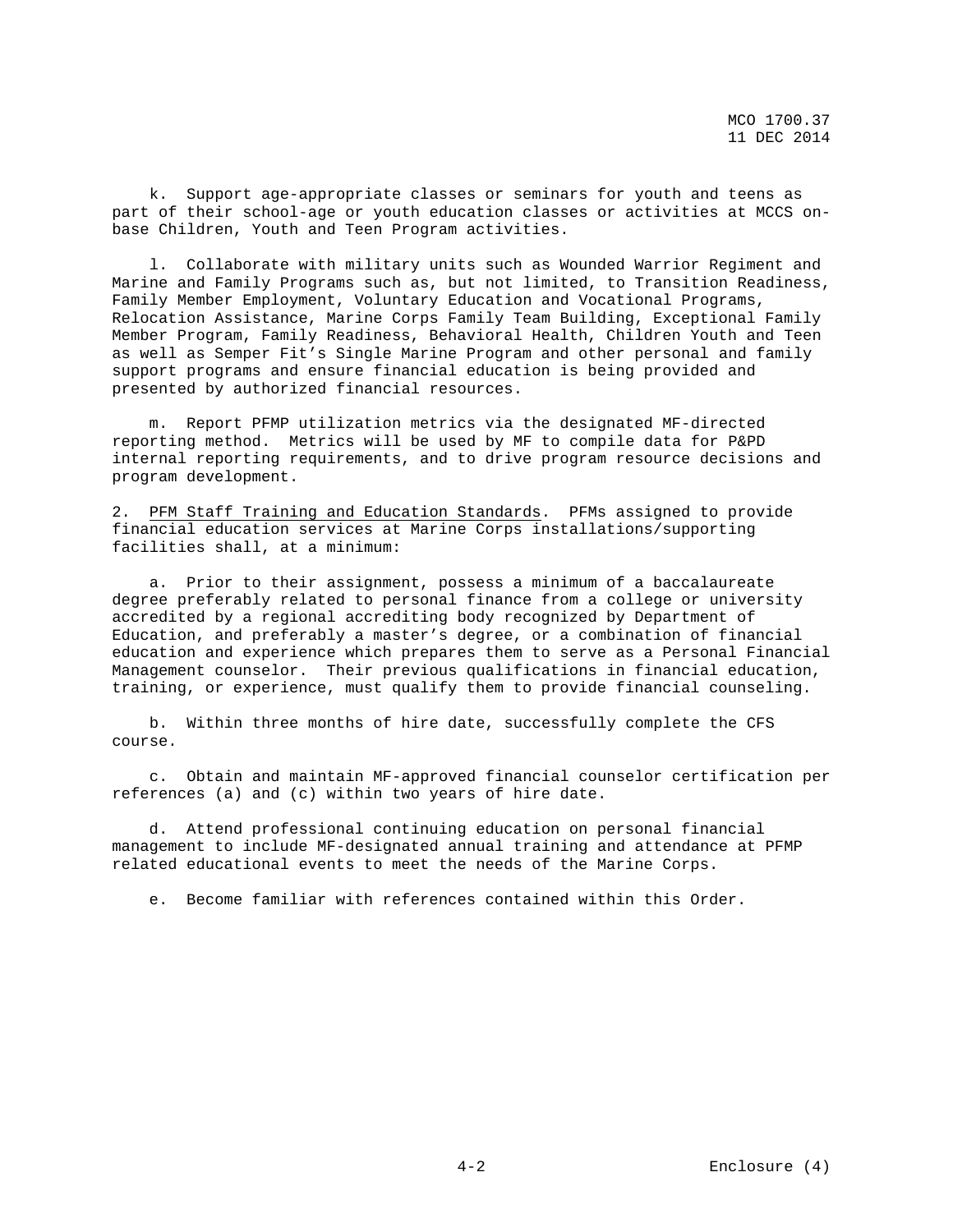# **PERSONAL AND PROFESSIONAL DEVELOPMENT ADVISOR LETTER OF DESIGNATION AS COMMAND FINANCIAL SPECIALIST FOR OFFICIAL USE ONLY (When Filled In)**

Date

- From: Marine and Family Services Director or MCCS Director<br>To: Job Title, First and Last Name Job Title, First and Last Name
- Subj: PERSONAL & PROFESSIONAL DEVELOPMENT BRANCH ADVISOR CONDITIONAL APPOINTMENT AS COMMAND FINANCIAL SPECIALIST
- Ref: (a) MCO 1700.37 (b) SECNAVINST 1740.4

1. Per references (a) and (b), upon completion of the Command Financial Specialist Train-the-Trainer course you will receive your CFS Trainer certification. Certification qualifies you to instruct the financial portion of the Transition Readiness Seminar, basic financial education taught in the CFS and the Continuum of Learning for Personal Finance, and consistent with instructor assignments in enclosure (2) of reference (a). You will familiarize yourself with policies, procedures and references from reference (a) and (b) in the performance of your duties.

2. In your capacity as a certified CFS P&PD Advisor, work closely with the PFM staff in matters related to financial education. Complete the information requested below and forward as indicated.

3. This designation remains in effect until rescinded in writing. Inform PFMP staff of any relinquishment of the position or transfer.

(Signature)

Date From: Job Title, First and Last Name<br>To: Marine and Family Services Dir Marine and Family Services Director or MCCS Director Date of Successful Completion: E-Mail Address and phone number:

I accept the duties of supporting the PFMP per this Order.

(Signature)

Copy to: PFM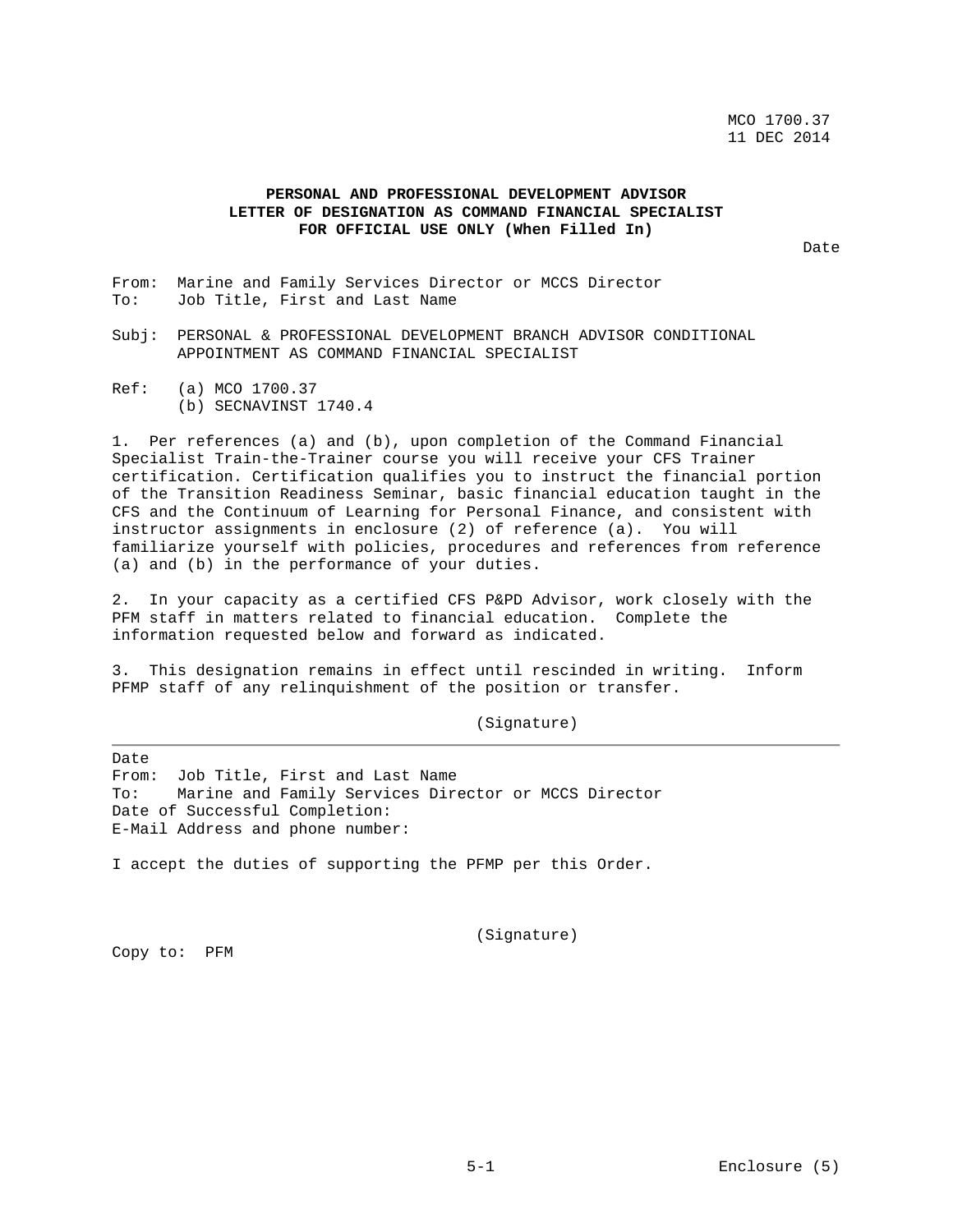## **SAMPLE COMMAND FINANCIAL SPECIALIST LETTER OF DESIGNATION FOR OFFICIAL USE ONLY (When Filled In)**

Date

- From: Commanding Officer (CO)/Officer in Charge (OIC)<br>To: Rate/Rank, First and Last Name Rate/Rank, First and Last Name
- Subj: DESIGNATION AS COMMAND FINANCIAL SPECIALIST (CFS)
- Ref: (a) MCO 1700.37 (b) SECNAVINST 1740.4

1. You will be designated as the (Command Name) CFS upon completion of the Command Financial Specialist Course per reference (a) and (b). You will familiarize yourself with policies, procedures and references of reference (a) and (b) and other applicable Personal Financial Management Program elements in the performance of your duties.

2. In your capacity as CFS, you will report directly to the CO/OIC or their representative. Complete the information requested below and forward as indicated.

3. This designation remains in effect until rescinded in writing.

(Signature)

Date From: Rank, First and Last Name<br>To: Commanding Officer/Officer Commanding Officer/Officer in Charge Date of Designation: Date Completed CFS Course: E-Mail Address: Phone Number: I accept the designation of \_\_\_\_\_\_\_\_\_ (command name) CFS.

(Member signature)

Copy to: PFM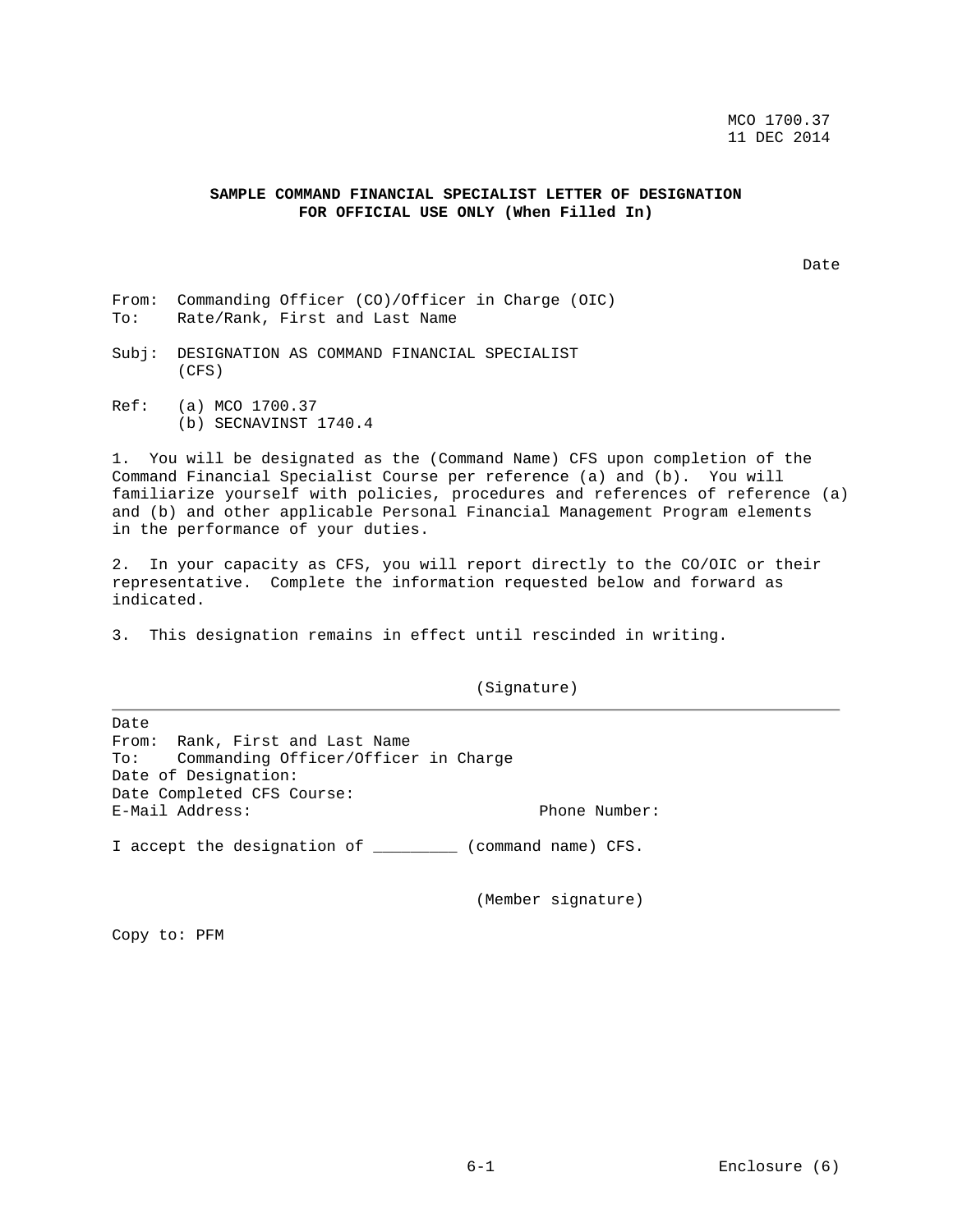## **SAMPLE COMMAND FINANCIAL SPECIALIST ASSISTANT (CFSA) FOR PERSONAL FINANCE LETTER OF DESIGNATION FOR OFFICIAL USE ONLY (When Filled In)**

Date

From: Commanding Officer (CO)/Officer in Charge (OIC)<br>To: Rate/Rank, and Name Rate/Rank, and Name

Subj: DESIGNATION AS COMMAND FINANCIAL SPECIALIST ASSISTANT (CFSA)

Ref: (a) MCO 1700.37 (b) SECNAVINST 1740.4

1. You will be designated as the (Command Name) CFSA upon completion of the Command Financial Specialist Course per reference (a) and (b). You will familiarize yourself with policies, procedures and references of reference (a) and (b) and other applicable Personal Financial Management Program elements in the performance of your duties.

2. In your capacity as CFSA, you will report directly to the CO/OIC and CFS or their representative. Complete the information requested below and forward as indicated. This designation remains in effect until rescinded in writing.

Signature

Name/Rank: Waiver Granted:

Date of Designation: Date Completed CFS Course: Global E-Mail Address: DSN Phone Number: Location of Servicing Family Center:

I accept the designation of (Command Name) CFSA Assistant for Personal Finances.

Member Signature

Copy to: PFM